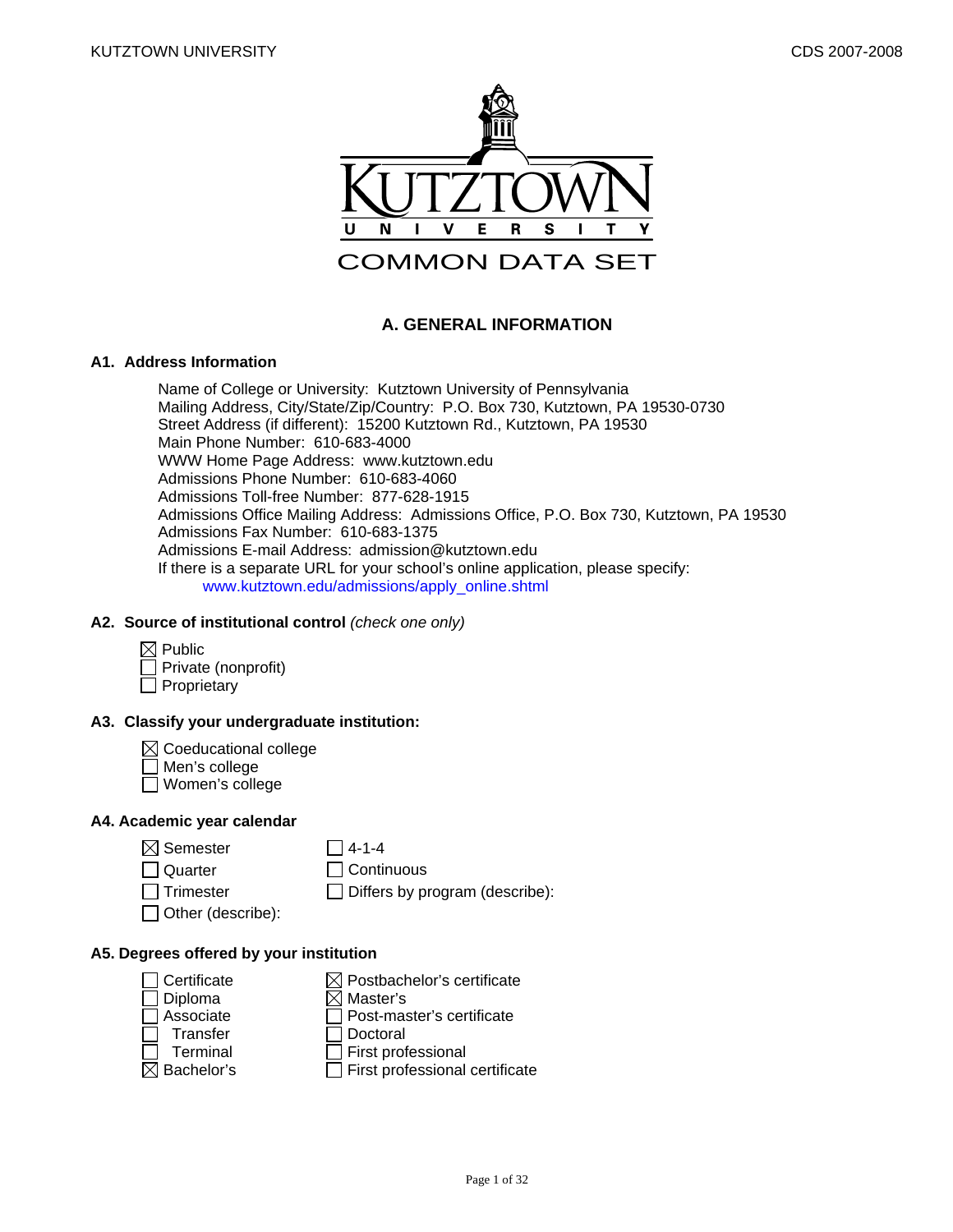# **B. ENROLLMENT AND PERSISTENCE**

**B1. Institutional Enrollment—Men and Women.** Provide numbers of students for each of the following categories as of the institution's official fall reporting date or as of October 15, 2007.

|                                                        |       | <b>FULL-TIME</b> |     | <b>PART-TIME</b> |
|--------------------------------------------------------|-------|------------------|-----|------------------|
|                                                        | Men   | Women            | Men | Women            |
| <b>Undergraduates</b>                                  |       |                  |     |                  |
| Degree-seeking, first-time<br>freshmen                 | 778   | 1,111            | 3   | 10               |
| Other first-year, degree-<br>seeking                   | 326   | 372              | 16  | 33               |
| All other degree-seeking                               | 2,432 | 3,233            | 169 | 285              |
| Total degree-seeking                                   | 3,536 | 4,716            | 188 | 328              |
| All other undergraduates<br>enrolled in credit courses | 45    | 90               | 76  | 332              |
| Total undergraduates                                   | 3,581 | 4,806            | 264 | 660              |
| <b>First-professional</b>                              |       |                  |     |                  |
| First-time, first-<br>professional students            | N/A   | N/A              | N/A | N/A              |
| All other first-professionals                          | N/A   | N/A              | N/A | N/A              |
| Total first-professional                               | N/A   | N/A              | N/A | N/A              |
| <b>Graduate</b>                                        |       |                  |     |                  |
| Degree-seeking, first-time                             | 21    | 55               | 9   | 64               |
| All other degree-seeking                               | 50    | 71               | 128 | 321              |
| All other graduates<br>enrolled in credit courses      | 36    | 71               | 39  | 119              |
| Total graduate                                         | 107   | 197              | 176 | 504              |

Total all undergraduates: 9,311

Total all graduate and professional students: 984

GRAND TOTAL ALL STUDENTS: 10,295

**B2. Enrollment by Racial/Ethnic Category.** Provide numbers of undergraduate students for each of the following categories as of the institution's official fall reporting date or as of October 15, 2007. Include international students only in the category "Nonresident aliens." Complete the "Total Undergraduates" column only if you cannot provide data for the first two columns.

|                                  | Degree-seeking<br><b>First-time First year</b> | Degree-seeking<br><b>Undergraduates</b><br>(include first-time<br>first-year) | <b>Total</b><br><b>Undergraduates</b><br>(both degree- and<br>non-degree-seeking) |
|----------------------------------|------------------------------------------------|-------------------------------------------------------------------------------|-----------------------------------------------------------------------------------|
| Nonresident aliens               | 12                                             | 65                                                                            |                                                                                   |
| Black, non-Hispanic              | 158                                            | 640                                                                           |                                                                                   |
| American Indian or Alaska Native |                                                | 23                                                                            |                                                                                   |
| Asian or Pacific Islander        | 15                                             | 99                                                                            |                                                                                   |
| Hispanic                         | 110                                            | 379                                                                           |                                                                                   |
| White, non-Hispanic              | 1,583                                          | 7,466                                                                         |                                                                                   |
| Race/ethnicity unknown           | 17                                             | 96                                                                            |                                                                                   |
| Total                            | 1,902                                          | 8,768                                                                         |                                                                                   |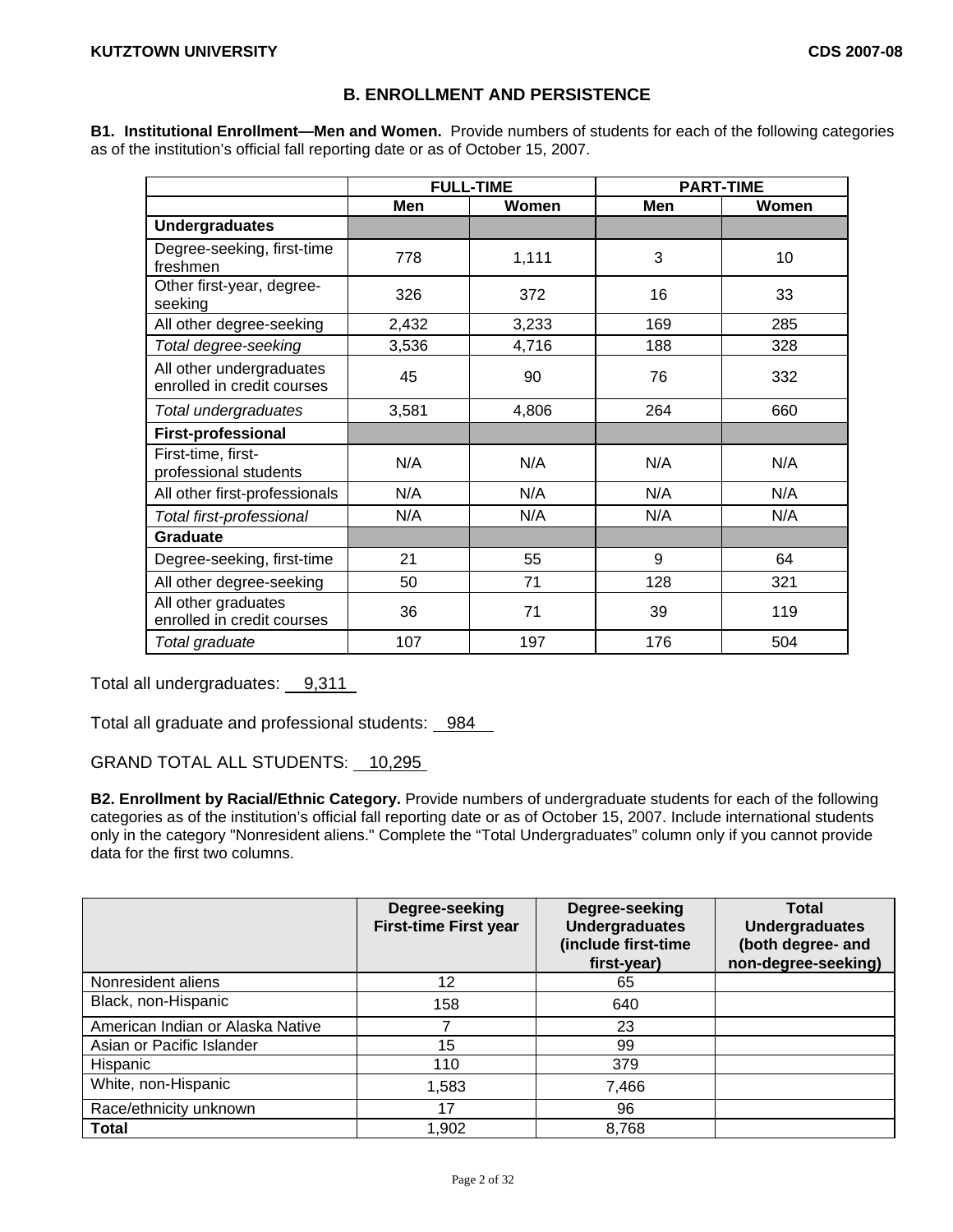# **Persistence**

**B3. Number of degrees awarded by your institution from July 1, 2006, to June 30, 2007.** 

| Certificate/diploma             | N/A   |
|---------------------------------|-------|
| Associate degrees               | N/A   |
| Bachelor's degrees              | 1,592 |
| Postbachelor's certificates     | N/A   |
| Master's degrees                | 290   |
| Post-master's certificates      | N/A   |
| Doctoral degrees                | N/A   |
| First professional degrees      | N/A   |
| First professional certificates | N/A   |

# **Graduation Rates**

The items in this section correspond to data elements collected by the IPEDS Web-based Data Collection System's Graduation Rate Survey (GRS). For complete instructions and definitions of data elements, see the IPEDS GRS instructions and glossary on the 2007 Web-based survey.

### **For Bachelor's or Equivalent Programs**

Please provide data for the fall 2001 cohort if available. If fall 2001 cohort data are not available, provide data for the fall 2000 cohort.

### **Fall 2001 Cohort**

Report for the cohort of full-time first-time bachelor's (or equivalent) degree-seeking undergraduate students who entered in fall **2001**. Include in the cohort those who entered your institution during the summer term preceding fall **2001**.

**B4.** Initial **2001** cohort of first-time, full-time bachelor's (or equivalent) degree-seeking undergraduate students; total all students: 1,630

**B5.** Of the initial **2001** cohort, how many did not persist and did not graduate for the following reasons: death, permanent disability, or service in the armed forces, foreign aid service of the federal government, or official church missions; total allowable exclusions: 0

**B6.** Final 2001 cohort, after adjusting for allowable exclusions: 1,630 (Subtract question B5 from question B4)

**B7.** Of the initial **2001** cohort, how many completed the program in four years or less (by August 31, 2005): 474

**B8.** Of the initial **2001** cohort, how many completed the program in more than four years but in five years or less (after August 31, 2005 and by August 31, 2006): 354

**B9.** Of the initial **2001** cohort, how many completed the program in more than five years but in six years or less (after August 31, 2006 and by August 31, 2007): 61

**B10.** Total graduating within six years (sum of questions B7, B8, and B9): 889

**B11.** Six-year graduation rate for 2001 cohort (question B10 divided by question B6): 54.54%

# **Retention Rates**

Report for the cohort of all full-time, first-time bachelor's (or equivalent) degree-seeking undergraduate students who entered in fall 2006 (or the preceding summer term). The initial cohort may be adjusted for students who departed for the following reasons: death, permanent disability, or service in the armed forces, foreign aid service of the federal government or official church missions. No other adjustments to the initial cohort should be made.

**B22.** For the cohort of all full-time bachelor's (or equivalent) degree-seeking undergraduate students who entered your institution as freshmen in fall 2006 (or the preceding summer term), what percentage was enrolled at your institution as of the date your institution calculates its official enrollment in fall 2007? 76.8 %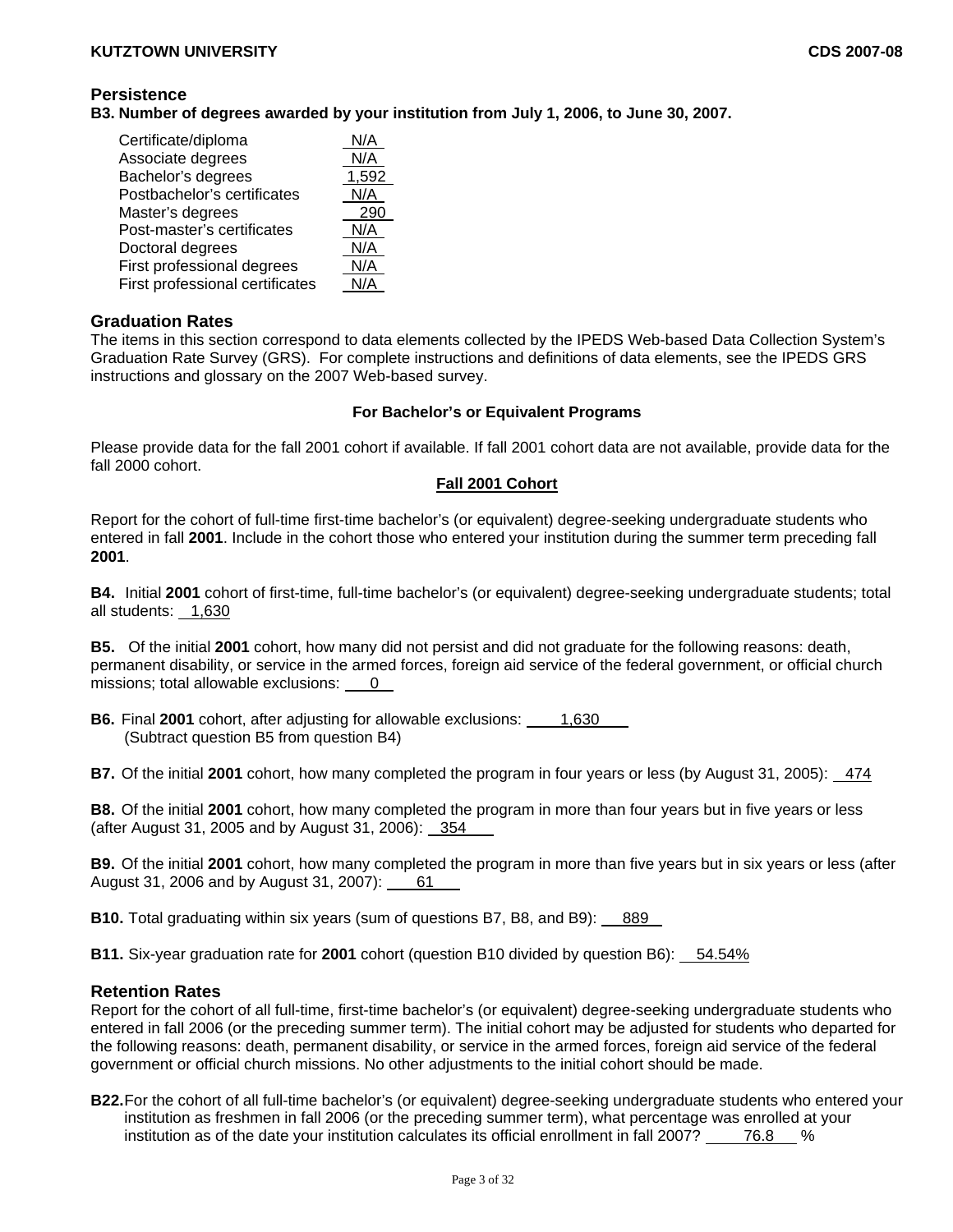# **C. FIRST-TIME, FIRST-YEAR (FRESHMAN) ADMISSION**

# **Applications**

**C1. First-time, first-year (freshman) students:** Provide the number of degree-seeking, first-time, first-year students who applied, were admitted, and enrolled (full- or part-time) in fall 2007. Include early decision, early action, and students who began studies during summer in this cohort. Applicants should include only those students who fulfilled the requirements for consideration for admission (i.e., who completed actionable applications) and who have been notified of one of the following actions: admission, nonadmission, placement on waiting list, or application withdrawn (by applicant or institution). Admitted applicants should include wait-listed students who were subsequently offered admission.

| Total first-time, first-year (freshman) men who applied             | 3.757                   |
|---------------------------------------------------------------------|-------------------------|
| Total first-time, first-year (freshman) women who applied           | 5.307                   |
| Total first-time, first-year (freshman) men who were admitted       | 2,328                   |
| Total first-time, first-year (freshman) women who were admitted     | 3.573                   |
| Total full-time, first-time, first-year (freshman) men who enrolled | 778                     |
| Total part-time, first-time, first-year (freshman) men who enrolled | $\overline{\mathbf{3}}$ |

Total full-time, first-time, first-year (freshman) women who enrolled 1,111 Total part-time, first-time, first-year (freshman) women who enrolled 10

**C2. Freshman wait-listed students (students who met admission requirements but whose final admission was contingent on space availability)** 

| Do you have a policy of placing students on a waiting list? $\Box$ Yes $\boxtimes$ No |  |
|---------------------------------------------------------------------------------------|--|
| If yes, please answer the questions below for fall 2006 admissions:                   |  |

| Number of qualified applicants offered a place on waiting list |  |
|----------------------------------------------------------------|--|
| Number accepting a place on the waiting list                   |  |
| Number of wait-listed students admitted                        |  |

Is your waiting list ranked?

If yes, do you release that information to students?

Do you release that information to school counselors?

## **Admission Requirements**

#### **C3. High school completion requirement**

Check the appropriate box to identify your high school completion requirement for degree-seeking entering students:

 $\boxtimes$  High school diploma is required and GED is accepted

 $\Box$  High school diploma is required and GED is not accepted

 $\Box$  High school diploma or equivalent is not required

### **C4. Does your institution require or recommend a general college-preparatory program for degree-seeking students?**

 $\boxtimes$  Recommend

Neither required nor recommend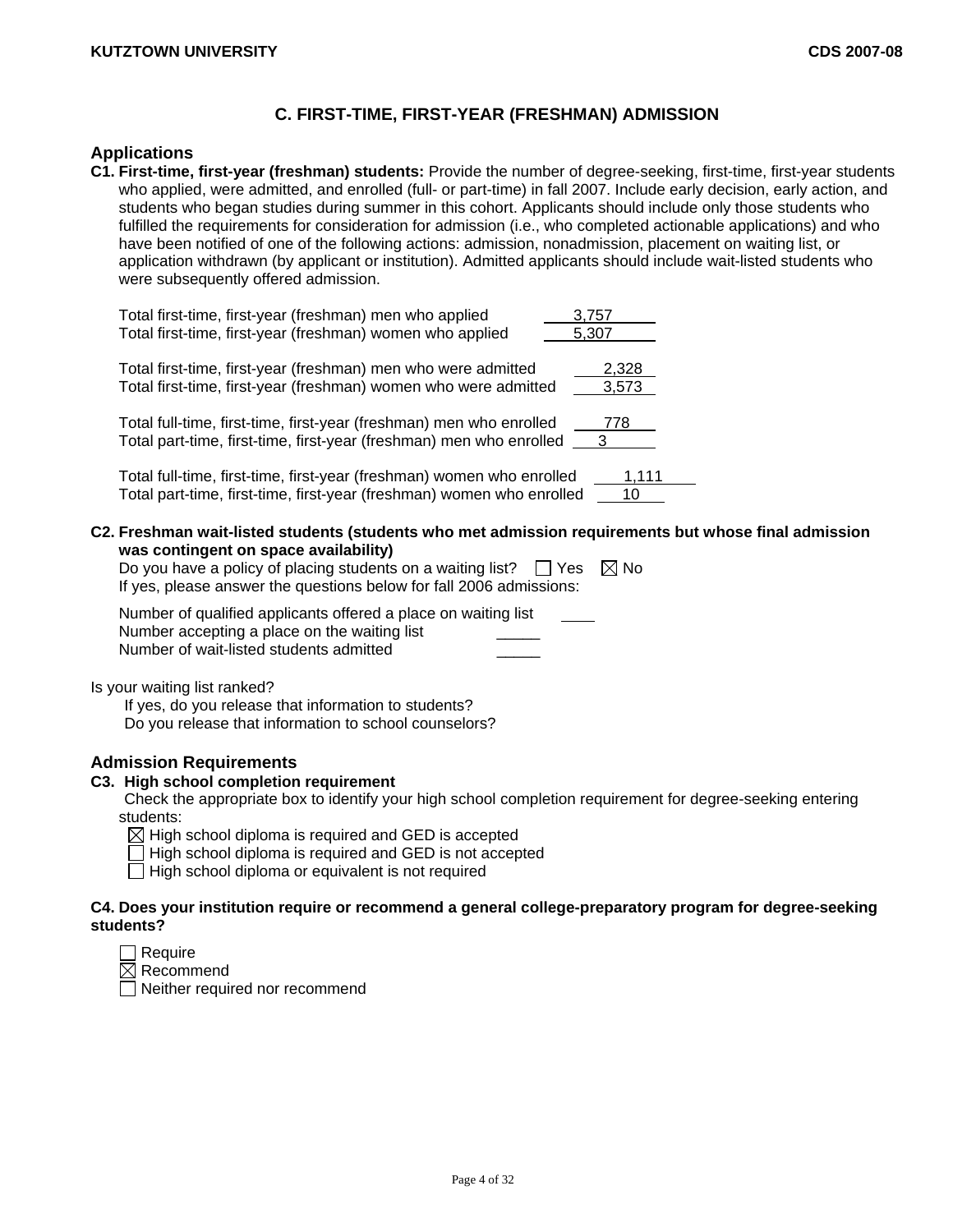**C5. Distribution of high school units required and/or recommended.** Specify the distribution of academic high school course units required and/or recommended of all or most degree-seeking students using Carnegie units (one unit equals one year of study or its equivalent). If you use a different system for calculating units, please convert.

|                                  | <b>Units Required</b> | <b>Units</b><br>Recommended |
|----------------------------------|-----------------------|-----------------------------|
| Total academic units             |                       | 16                          |
| English                          |                       | 4                           |
| <b>Mathematics</b>               |                       | 3                           |
| Science                          |                       | 3                           |
| Of these, units that must be lab |                       |                             |
| Foreign language                 |                       | $\overline{2}$              |
| Social studies                   |                       | 4                           |
| History                          |                       |                             |
| Academic electives               |                       |                             |
| Computer science                 |                       |                             |
| Visual/performing arts           |                       |                             |
| Other (specify)                  |                       |                             |

# **Basis for Selection**

- **C6.** Do you have an open admission policy, under which virtually all secondary school graduates or students with GED equivalency diplomas are admitted without regard to academic record, test scores, or other qualifications? If so, check which applies: No
- **C7. Relative importance of each of the following academic and nonacademic factors in your first-time, firstyear, degree-seeking (freshman) admission decisions.**

|                                   | <b>Very Important</b> | Important | <b>Considered</b> | <b>Not</b><br><b>Considered</b> |
|-----------------------------------|-----------------------|-----------|-------------------|---------------------------------|
| <b>Academic</b>                   |                       |           |                   |                                 |
| Rigor of secondary school record  |                       |           |                   |                                 |
| Class rank                        |                       |           |                   |                                 |
| Academic GPA                      |                       |           |                   |                                 |
| Standardized test scores          |                       |           |                   |                                 |
| <b>Application Essay</b>          |                       |           |                   |                                 |
| Recommendation                    |                       |           | $\times$          |                                 |
| <b>Nonacademic</b>                |                       |           |                   |                                 |
| Interview                         |                       |           |                   |                                 |
| <b>Extracurricular activities</b> |                       |           |                   |                                 |
| Talent/ability                    |                       |           |                   |                                 |
| Character/personal qualities      |                       |           |                   |                                 |
| First generation                  |                       |           |                   |                                 |
| Alumni/ae relation                |                       |           |                   |                                 |
| Geographical residence            |                       |           |                   |                                 |
| State residency                   |                       |           |                   |                                 |
| Religious affiliation/commitment  |                       |           |                   |                                 |
| Racial/ethnic status              |                       |           |                   |                                 |
| Volunteer work                    |                       |           |                   |                                 |
| Work experience                   |                       |           |                   |                                 |
| Level of applicant's interest     |                       |           |                   |                                 |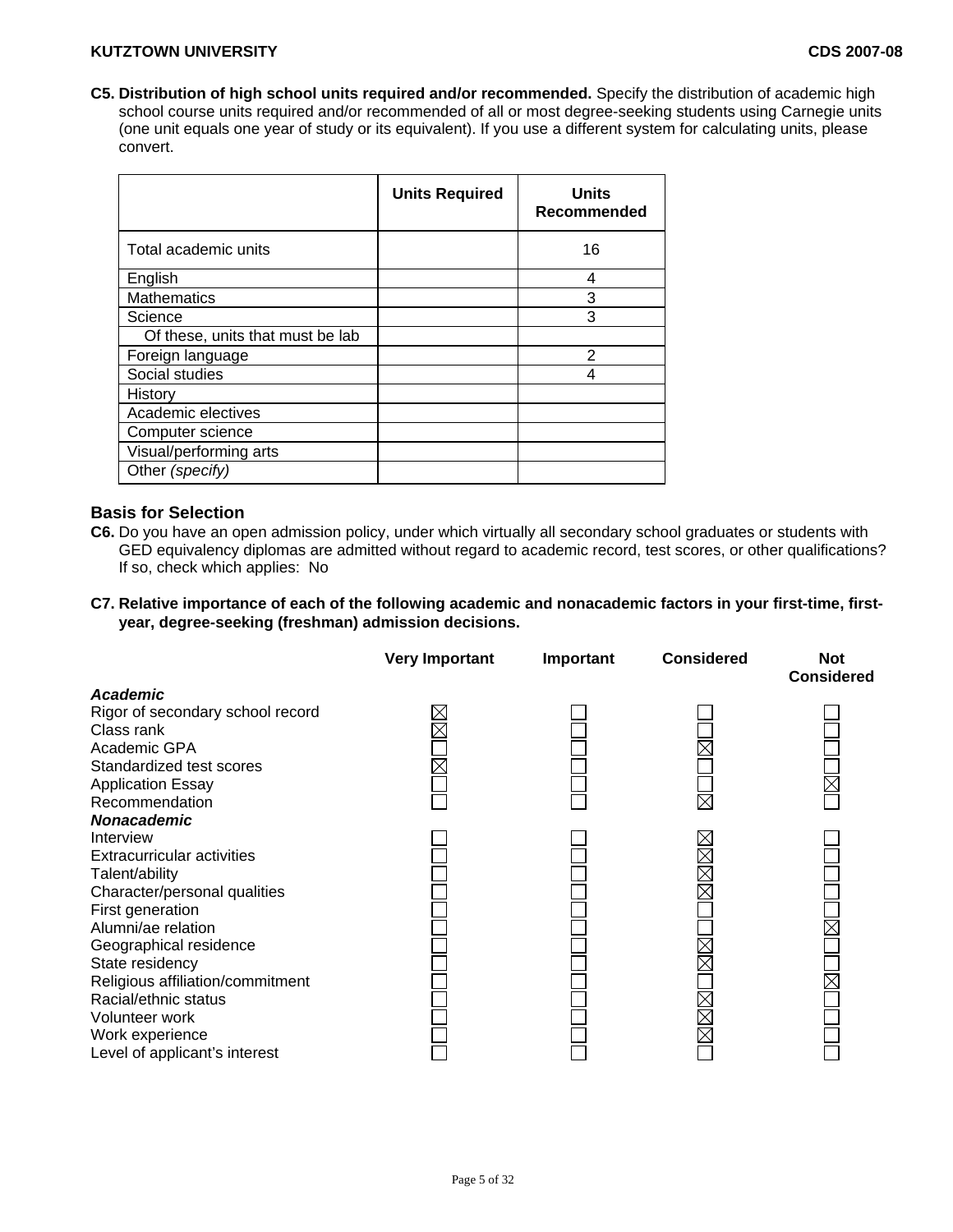# **SAT and ACT Policies**

### **C8. Entrance exams**

A. Does your institution make use of SAT, ACT, or SAT Subject Test scores in **admission** decisions for first-time, first-year, degree-seeking applicants?  $\boxtimes$  Yes  $\Box$  No

If yes, place check marks in the appropriate boxes below to reflect your institution's policies for use in admission for **Fall 2008.**



B. If your institution will make use of the ACT in admission decisions for first-time, first-year, degree-seeking applicants for fall 2008, please indicate which ONE of the following applies:

- ACT with Writing component required
- \_\_\_ ACT with Writing component recommended.
- X ACT with or without Writing component accepted

C. Please indicate how your institution will use the **SAT or ACT writing** component; check all that apply:

- For admission  $\Box$
- $\Box$  For placement
- $\Box$  For advising
- $\Box$  In place of an application essay
- As a validity check on the application essay  $\Box$
- $\boxtimes$  No college policy as of now

D. In addition, does your institution use applicants' test scores for academic advising ? \_\_\_ yes X no

E. Latest date by which SAT or ACT scores must be received for fall-term admission April 1

- F. If necessary, use this space to clarify your test policies (e.g., if tests are recommended for some students, or if tests are not required of some students): Medical Technology applicants must submit results of SAT Achievement Tests in biology and chemistry
- G. Please indicate which tests your institution uses for **placement (e.g., state tests):**

| SAT                           |    |
|-------------------------------|----|
| <b>ACT</b>                    | IХ |
| SAT Subject Tests $\boxtimes$ |    |
| AP                            |    |
| <b>CLEP</b>                   | ⋉  |
| Institutional Exam $\Box$     |    |
| State Exam (specify):         |    |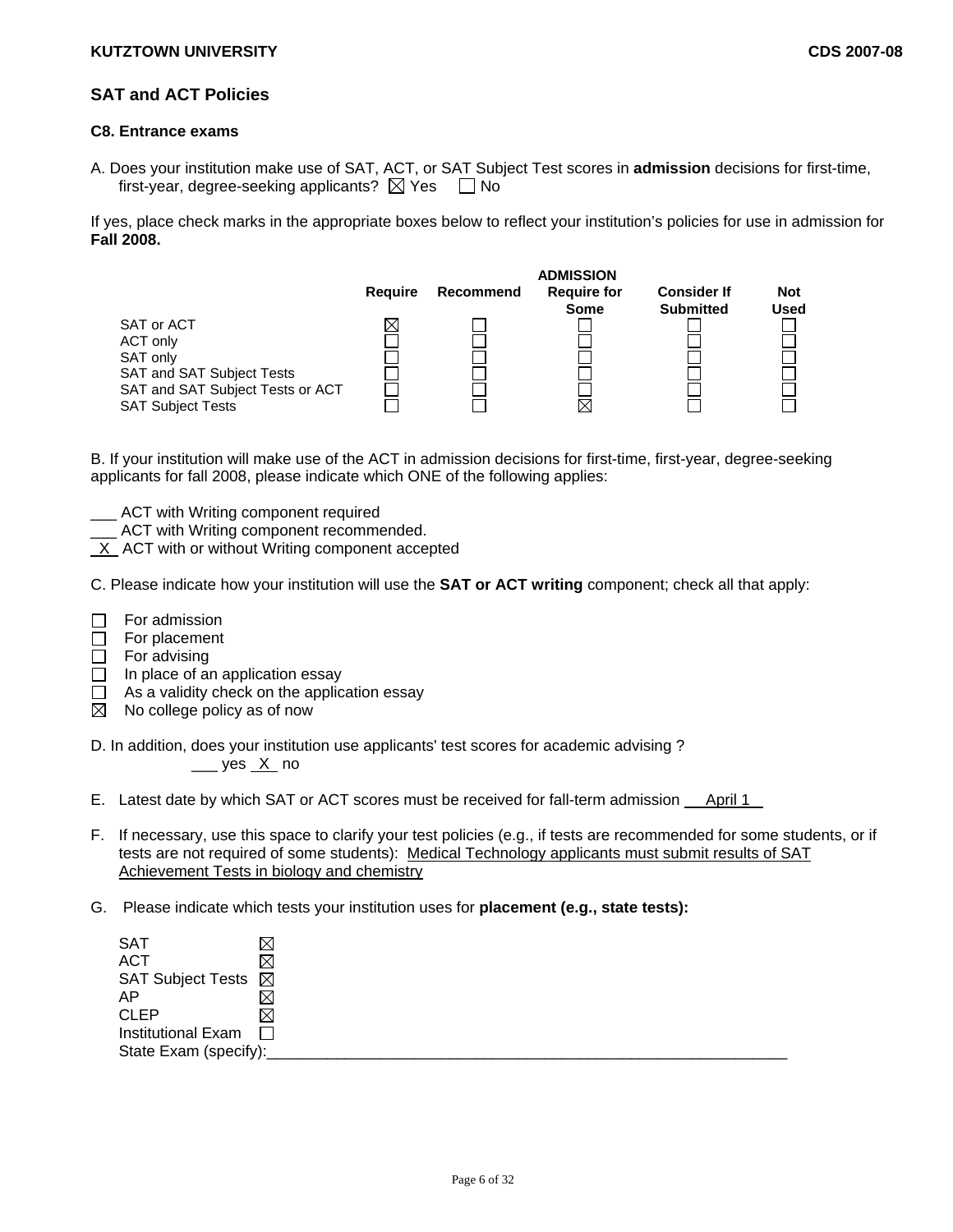# **\*\*\*Freshman Profile**

Provide percentages for **ALL enrolled, degree-seeking, full-time and part-time, first-time, first-year (freshman) students** enrolled in fall 2007, including students who began studies during summer, international students/nonresident aliens, and students admitted under special arrangements.

**C9. Percent and number of first-time, first-year (freshman) students enrolled in fall 2007 who submitted national standardized (SAT/ACT) test scores.** Include information for **ALL enrolled, degree-seeking, firsttime, first-year (freshman) students who submitted test scores**. Do not include partial test scores (e.g., mathematics scores but not verbal for a category of students) or combine other standardized test results (such as TOEFL) in this item. The 25th percentile is the score that 25 percent scored at or below; the 75th percentile score is the one that 25 percent scored at or above.

| Percent submitting SAT scores | <u>98.5%</u> | Number submitting SAT scores | <u>1,873</u> |
|-------------------------------|--------------|------------------------------|--------------|
| Percent submitting ACT scores | 5.8%         | Number submitting ACT scores | 110          |

|                             | 25 <sub>th</sub><br><b>Percentile</b> | <b>75th</b><br><b>Percentile</b> |
|-----------------------------|---------------------------------------|----------------------------------|
| <b>SAT Critical Reading</b> | 440                                   | 530                              |
| <b>SAT Math</b>             | 440                                   | 540                              |
| <b>SAT Writing</b>          | 430                                   | 520                              |
| <b>ACT Composite</b>        | 17                                    | 21                               |
| <b>ACT Math</b>             | 16                                    | 21                               |
| <b>ACT English</b>          | 17                                    | 21                               |
| <b>ACT Writing</b>          |                                       |                                  |

Percent of first-time, first-year (freshman) students with scores in each range:

|         | <b>SAT Critical</b><br>Reading | <b>SAT Math</b> | <b>SAT Writing</b> |
|---------|--------------------------------|-----------------|--------------------|
| 700-800 | 0.7%                           | 0.4%            | 0.4%               |
| 600-699 | 7.0%                           | 8.0%            | 5.9%               |
| 500-599 | 35.4%                          | 36.4%           | 32.0%              |
| 400-499 | 50.6%                          | 48.9%           | 50.8%              |
| 300-399 | 6.1%                           | 6.2%            | 10.5%              |
| 200-299 | 0.2%                           | 0.1%            | 0.4%               |
|         | 100%                           | 100%            | 100%               |

|           | <b>ACT</b><br><b>Composite</b> | <b>ACT English</b> | <b>ACT Math</b> |
|-----------|--------------------------------|--------------------|-----------------|
| 30-36     | 0.9%                           | $0.0\%$            | 0.9%            |
| 24-29     | 6.4%                           | 13.0%              | 12.0%           |
| $18 - 23$ | 66.4%                          | 52.8%              | 47.2%           |
| $12 - 17$ | 26.3%                          | 29.6%              | 39.0%           |
| $6 - 11$  | 0.0%                           | 4.6%               | 0.9%            |
| Below 6   | 0.0%                           | 0.0%               | 0.0%            |
|           | 100%                           | 100%               | 100%            |

## **C10. Percent of all degree-seeking, first-time, first-year (freshman) students who had high school class rank within each of the following ranges (report information for those students from whom you collected high school rank information).**

 $\{$  Top half + bottom half = 100%.

Percent in top tenth of high school graduating class 6.2% Percent in top quarter of high school graduating class 28.3%

Percent in top half of high school graduating class 67.2%

Percent in bottom half of high school graduating class 32.8%

Percent in bottom quarter of high school graduating class 4.2%

Percent of total first-time, first-year (freshman) students who submitted high school class rank: 61.2%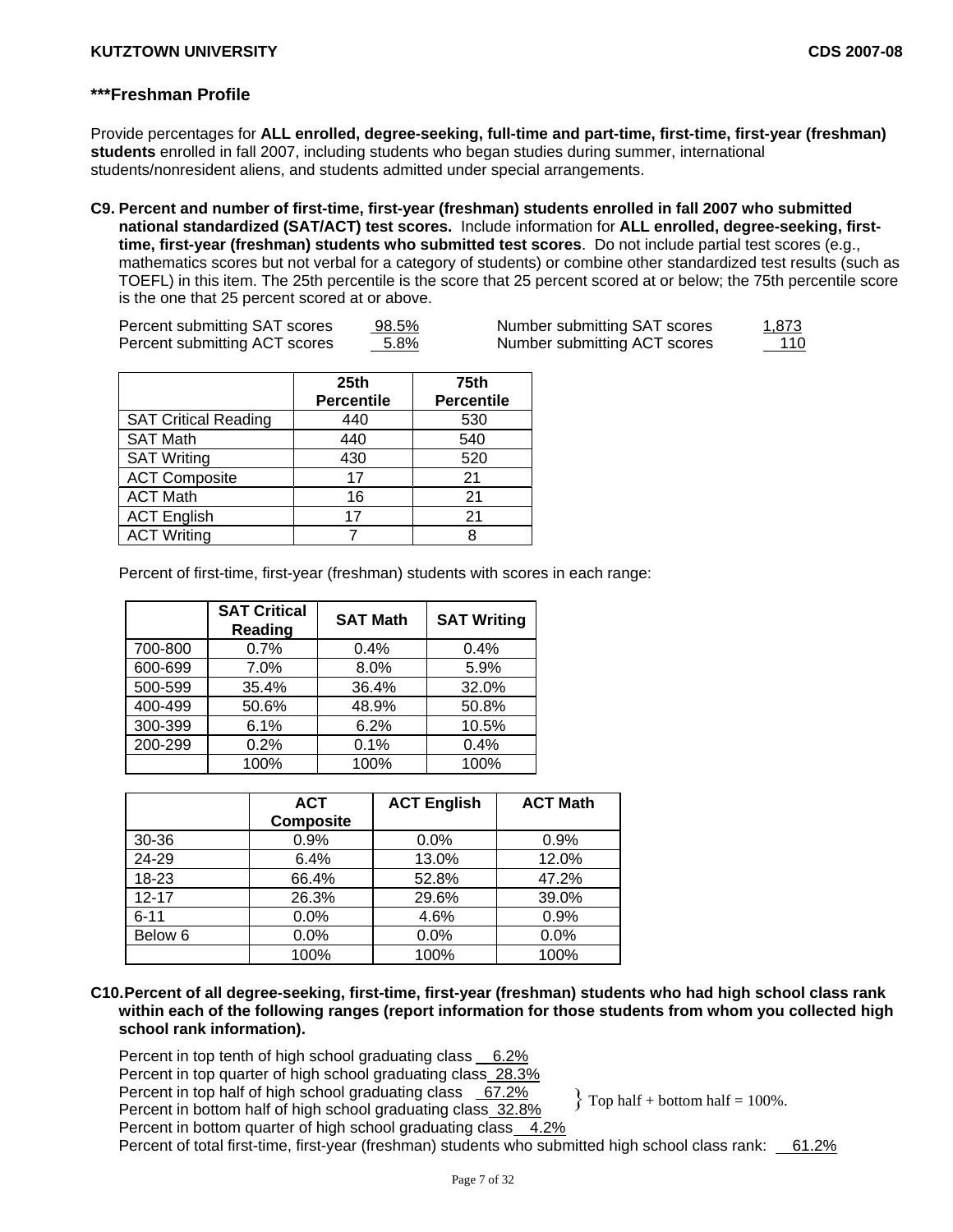**C11. Percentage of all enrolled, degree-seeking, first-time, first-year (freshman) students who had high school grade-point averages within each of the following ranges (using 4.0 scale). Report information only for those students from whom you collected high school GPA.** 

| Percent who had GPA of 3.75 and higher    | 7.7%    |
|-------------------------------------------|---------|
| Percent who had GPA between 3.50 and 3.74 | 10.0%   |
| Percent who had GPA between 3.25 and 3.49 | 13.5%   |
| Percent who had GPA between 3.00 and 3.24 | 19.7%   |
| Percent who had GPA between 2.50 and 2.99 | 39.1%   |
| Percent who had GPA between 2.0 and 2.49  | $9.6\%$ |
| Percent who had GPA between 1.0 and 1.99  | 0.4%    |
| Percent who had GPA below 1.0             | $0.0\%$ |
|                                           | 100%    |

**C12. Average high school GPA of all degree-seeking, first-time, first-year (freshman) students who submitted GPA:** 3,04

Percent of total first-time, first-year (freshman) students who submitted high school GPA: 69 %

# **Admission Policies**

## **C13.Application fee**

| Does your institution have an application fee?       | ⊠ Yes | $\Box$ No |
|------------------------------------------------------|-------|-----------|
| Amount of application fee: \$35                      |       |           |
| Can it be waived for applicants with financial need? | ⊠ Yes | $\Box$ No |

**If you have an application fee and an on-line application option, please indicate policy for students who apply on-line:** 

**Same fee:** X **Free: \_\_\_\_\_ Reduced: \_\_\_\_** 

**Can on-line application fee be waived for applicants with financial need? Yes/no** yes

#### **C14. Application closing date**

| Does your institution have an application closing date? | ⊟ Yes | ⊠ No |  |
|---------------------------------------------------------|-------|------|--|
| Application closing date (fall): ___                    |       |      |  |
| Priority date: January 1                                |       |      |  |

## **C15. Are first-time, first-year students accepted for terms other than the fall?**  $\boxtimes$  Yes  $\Box$  No

#### **C16.Notification to applicants of admission decision sent** *(fill in one only)*

| On a rolling basis beginning (date): 10/01 |  |
|--------------------------------------------|--|
| By (date):                                 |  |
| Other:                                     |  |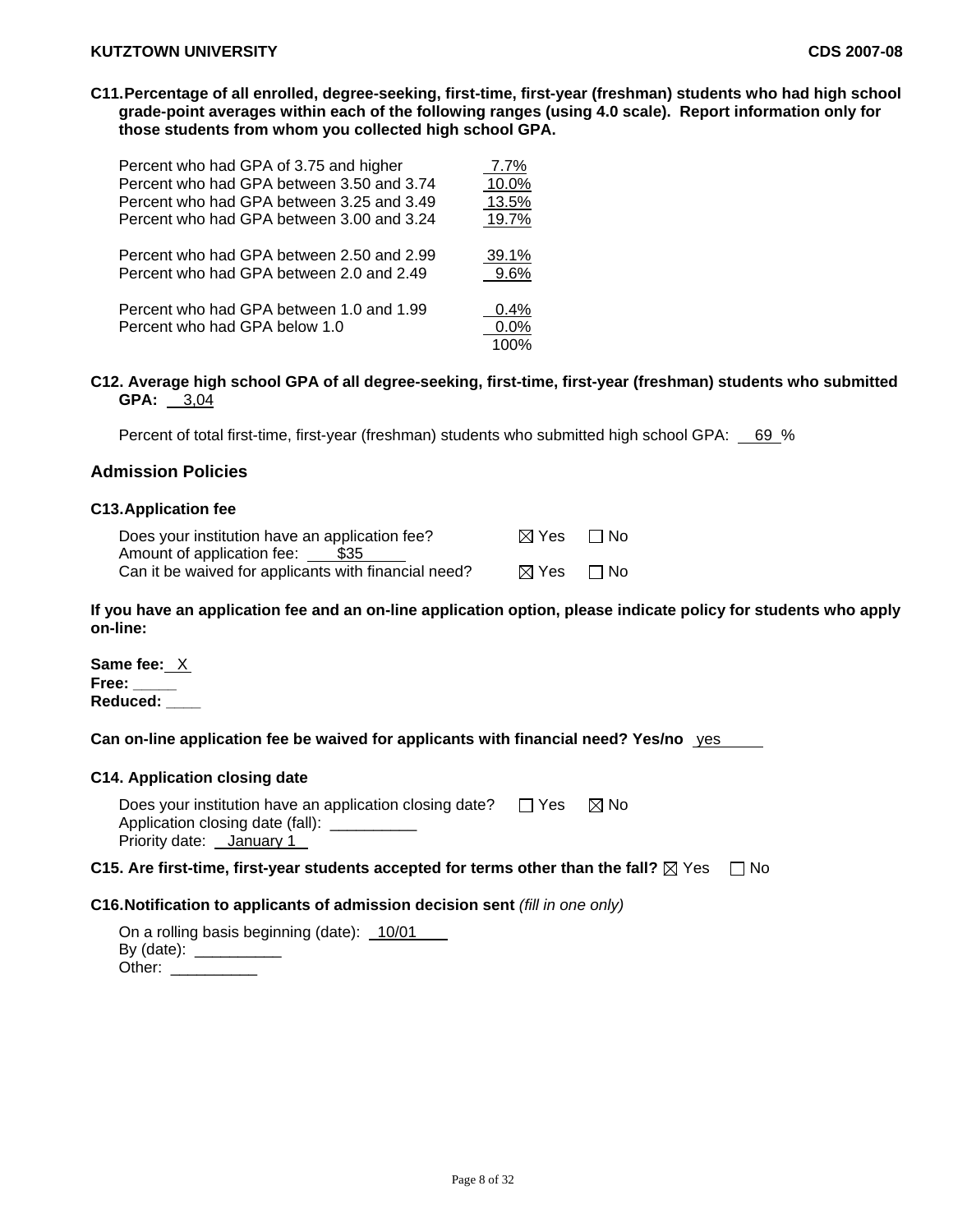# **C17. Reply policy for admitted applicants** *(fill in one only)*

Must reply by (date): No set date: Must reply by May 1 or by date stated on notification letter Other:

Deadline for housing deposit (MMDD): May 1 Amount of housing deposit: \$125 Refundable if student does not enroll?  $X$  Yes, in full Yes, in part No

**C18. Deferred admission:** Does your institution allow students to postpone enrollment after admission?  $\boxtimes$  Yes  $\Box$  No

If yes, maximum period of postponement: 1 year

**C19. Early admission of high school students:** Does your institution allow high school students to enroll as fulltime, first-time, first-year (freshman) students one year or more before high school graduation?  $\boxtimes$  Yes  $\Box$  No

| C20. Common Application: Will you accept the Common Application distributed by the National Association of |            |           |
|------------------------------------------------------------------------------------------------------------|------------|-----------|
| Secondary School Principals if submitted?                                                                  | □ Yes ⊠ No |           |
| If "yes," are supplemental forms required?                                                                 | $\Box$ Yes | $\Box$ No |
| Is your college a member of the Common Application Group?                                                  | ⊟ Yes      | . ⊟ No    |

## **Early Decision and Early Action Plans**

- **C21. Early decision:** Does your institution offer an early decision plan (an admission plan that permits students to apply and be notified of an admission decision well in advance of the regular notification date and that asks students to commit to attending if accepted) for first-time, first-year (freshman) applicants for fall enrollment?  $\Box$  Yes  $\boxtimes$  No
- **C22. Early action:** Do you have a nonbinding early action plan whereby students are notified of an admission decision well in advance of the regular notification date but do not have to commit to attending your college?

 $\Box$  Yes  $\boxtimes$  No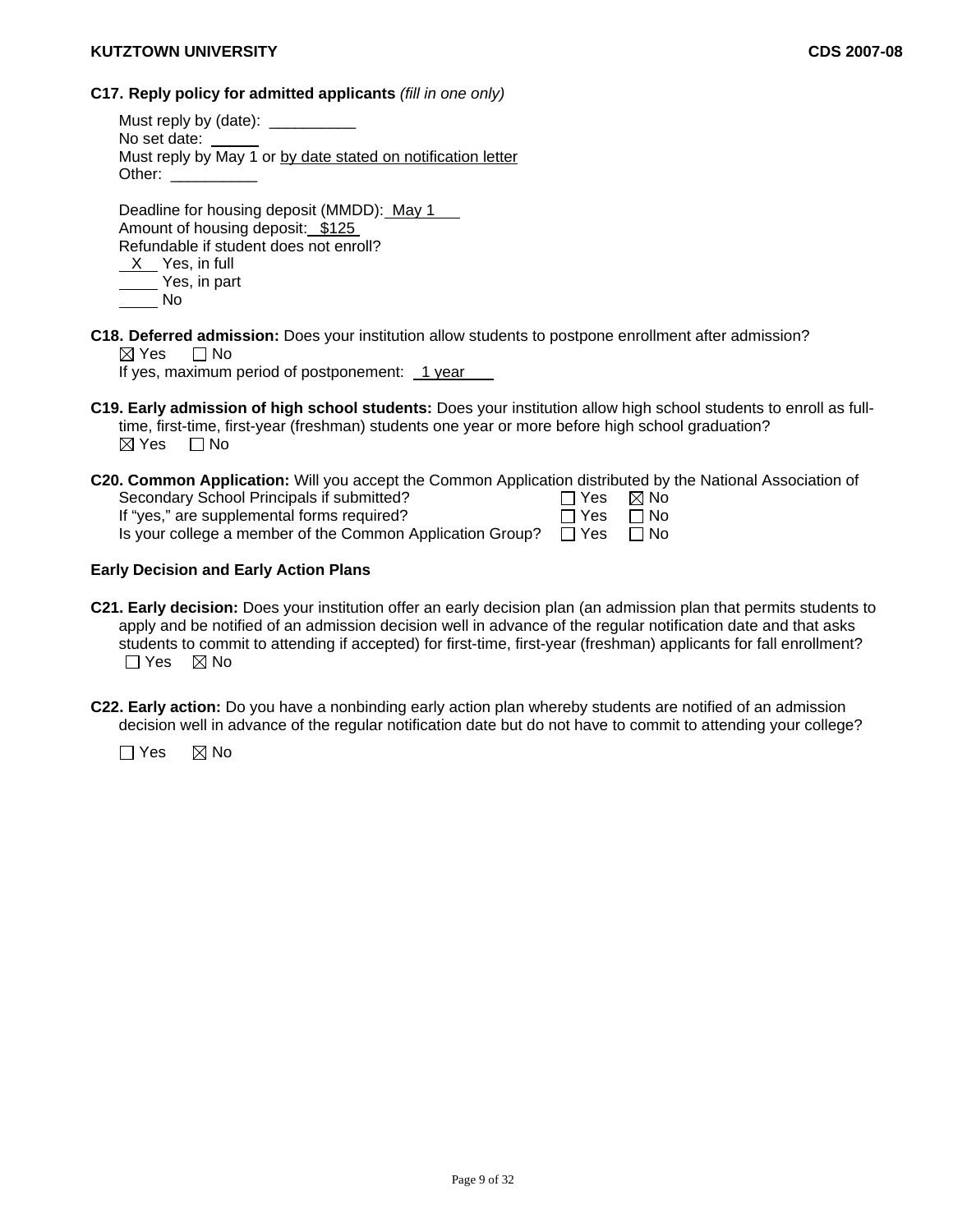# **D. TRANSFER ADMISSION**

# **Fall Applicants**

- **D1.** Does your institution enroll transfer students?  $\boxtimes$  Yes  $\Box$  No (If no, please skip to Section E) If yes, may transfer students earn advanced standing credit by transferring credits earned from course work completed at other colleges/universities?  $\boxtimes$  Yes  $\Box$  No
- **D2.** Provide the number of students who applied, were admitted, and enrolled as degree-seeking transfer students in fall 2007.

|       | <b>Applicants</b> | <b>Admitted</b><br><b>Applicants</b> | <b>Enrolled</b><br><b>Applicants</b> |
|-------|-------------------|--------------------------------------|--------------------------------------|
| Men   | 705               | 453                                  | 342                                  |
| Women | 823               | 562                                  | 405                                  |
| otal  | .528              | l.015                                | 747                                  |

# **Application for Admission**

**D3.** Indicate terms for which transfers may enroll:<br>  $\boxtimes$  Fall  $\Box$  Winter  $\boxtimes$  Spring  $\Box$  Winter  $\boxtimes$  Spring  $\boxtimes$  Summer

**D4.** Must a transfer applicant have a minimum number of credits completed or else must apply as an entering freshman?

 $\boxtimes$  Yes  $\Box$  No

If yes, what is the minimum number of credits and the unit of measure? 12 credits

**D5.** Indicate all items required of transfer students to apply for admission:

|                             | <b>Required</b><br>of All | Recommended<br>of All | Recommended<br>of Some | <b>Required of</b><br><b>Some</b> | <b>Not</b><br>required |
|-----------------------------|---------------------------|-----------------------|------------------------|-----------------------------------|------------------------|
| High school transcript      |                           |                       |                        |                                   |                        |
| College transcript(s)       |                           |                       |                        |                                   |                        |
| Essay or personal statement |                           |                       |                        |                                   |                        |
| Interview                   |                           |                       |                        |                                   |                        |
| Standardized test scores    |                           |                       |                        |                                   |                        |
| Statement of good standing  |                           |                       |                        |                                   |                        |
| from prior institution(s)   |                           |                       |                        |                                   |                        |

- **D6.** If a minimum high school grade point average is required of transfer applicants, specify (on a 4.0 scale): not required
- **D7**. If a minimum college grade point average is required of transfer applicants, specify (on a 4.0 scale): 2.0
- **D8**. List any other application requirements specific to transfer applicants: 3.0 GPA for education applicants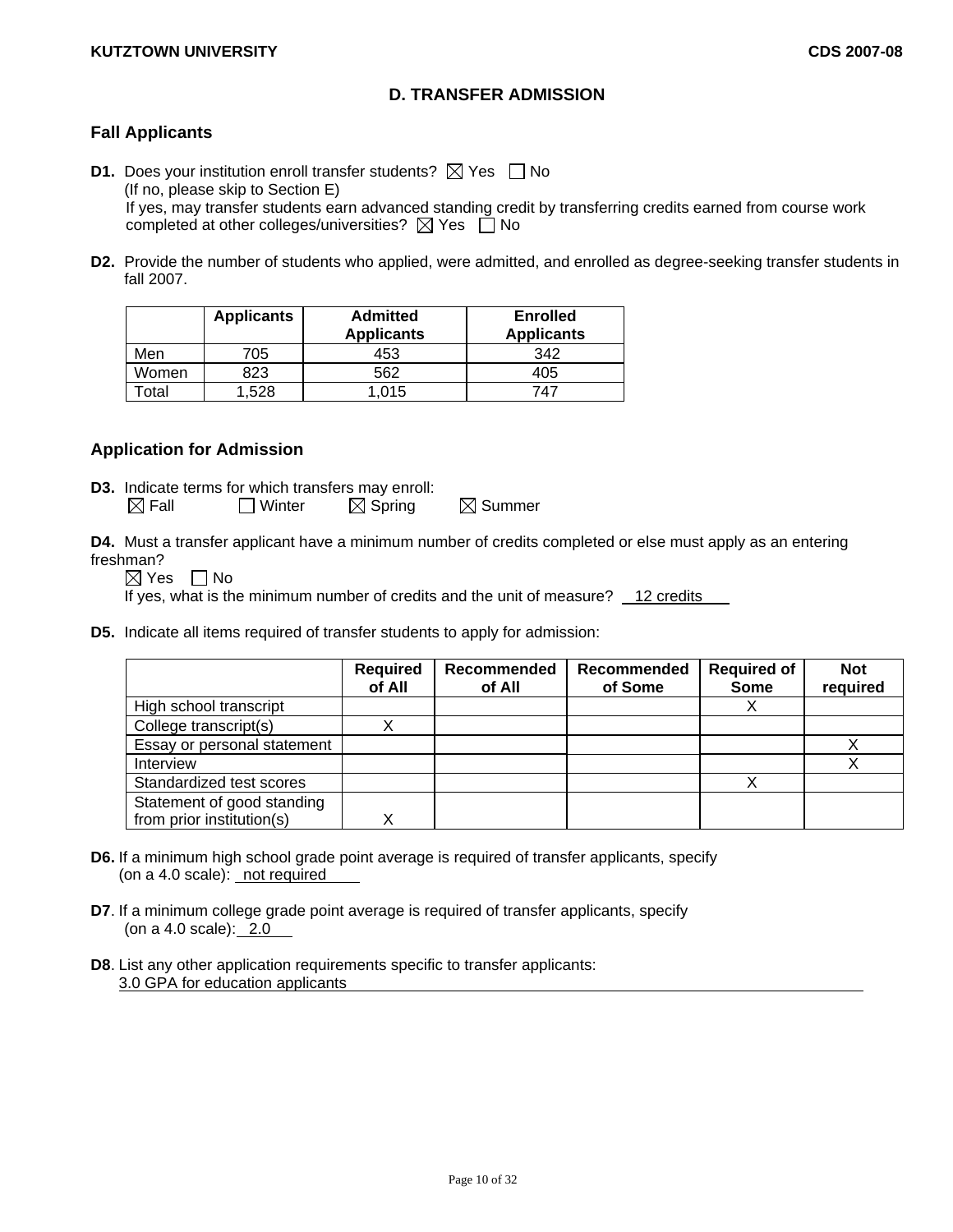**D9.** List application priority, closing, notification, and candidate reply dates for transfer students. If applications are reviewed on a continuous or rolling basis, place a check mark in the "Rolling admission" column.

|        | <b>Priority Date</b> | <b>Closing Date</b> | <b>Notification</b><br>Date | <b>Reply Date</b> | <b>Rolling</b><br><b>Admission</b> |
|--------|----------------------|---------------------|-----------------------------|-------------------|------------------------------------|
| Fall   | Jan 1                |                     |                             |                   |                                    |
| Winter |                      |                     |                             |                   |                                    |
| Spring | Nov 1                |                     |                             |                   |                                    |
| Summer |                      |                     |                             |                   |                                    |

**D10.** Does an open admission policy, if reported, apply to transfer students?  $\Box$  Yes  $\boxtimes$  No

**D11**. Describe additional requirements for transfer admission, if applicable: Limited out-of-state enrollment. 3.0 minimum GPA required for College of Education. Portfolio, audition or art test required for Visual and Performing Arts applicants

# **Transfer Credit Policies**

**D12.** Report the lowest grade earned for any course that may be transferred for credit: C-

- **D13.** Maximum number of credits or courses that may be transferred from a two-year institution: Number Unit type
- **D14**. Maximum number of credits or courses that may be transferred from a four-year institution: Number Unit type
- **D15.** Minimum number of credits that transfers must complete at your institution to earn an associate degree: N/A

**D16.** Minimum number of credits that transfers must complete at your institution to earn a bachelor's degree: 30

**D17.** Describe other transfer credit policies: Preferential admissions for PA community college and other state system university graduates with associate degrees (Academic Passport). Articulation agreements also exist for some private two-year institutions.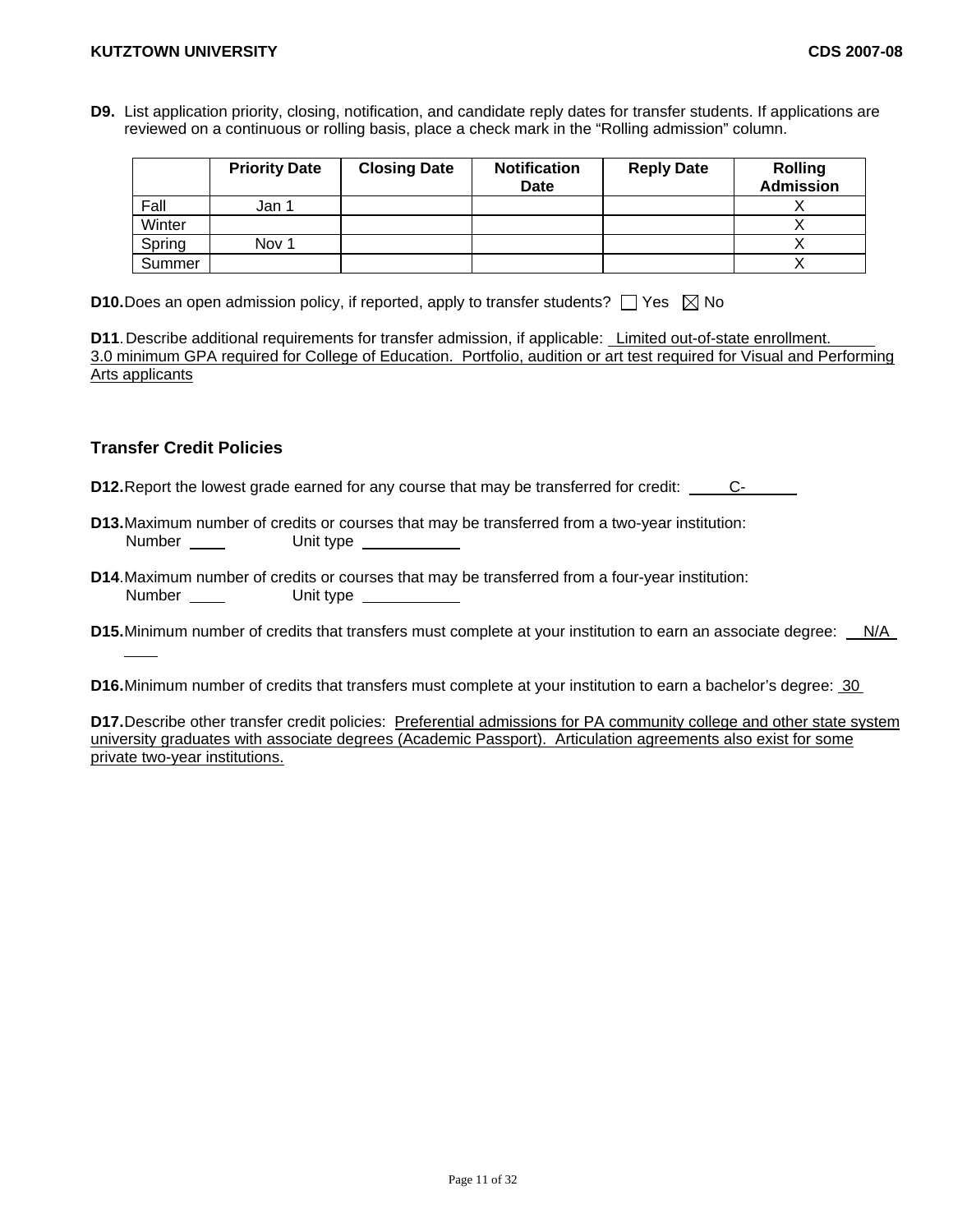# **E. ACADEMIC OFFERINGS AND POLICIES**

- **E1. Special study options:** Identify those programs available at your institution. Refer to the glossary for definitions.
	- $\Box$  Accelerated program  $\boxtimes$  Honors program
	- $\Box$  Cooperative (work-study) program  $\boxtimes$  Independent study
	- $\boxtimes$  Cross-registration  $\boxtimes$  Internships  $\boxtimes$  Distance learning  $\boxtimes$   $\boxtimes$  Liberal arts
	-
	-
	-
	- $\Box$  English as a Second Language (ESL)  $\Box$  Teacher certification program
	- $\Box$  Exchange student program (domestic)  $\Box$  Weekend college
	- External degree program
	- Other (specify):
- 
- $\boxtimes$  Distance learning  $\boxtimes$  Liberal arts/career combination  $\boxtimes$  Double major Double major  $\boxtimes$  Student-designed major Dual enrollment  $\boxtimes$  Study abroad
	-
	-
- **E2. Has been removed from the CDS.**
- **E3. Areas in which all or most students are required to complete some course work prior to graduation:** 
	- $\Box$  Arts/fine arts  $\boxtimes$  Humanities  $\Box$  Computer literacy  $\boxtimes$  Mathematics
	-
	- $\boxtimes$  English (including composition)  $\qquad \qquad \square$  Philosophy<br> $\Box$  Foreign languages  $\qquad \boxtimes$  Sciences (b
	-

 $\boxtimes$  Other (describe): Phys Ed., Speech

 $\boxtimes$  Sciences (biological or physical)  $\Box$  History  $\boxtimes$  Social science

**Library Collections: The CDS publishers will collect library data again when a new Academic Libraries Survey is in place.** 

# **F. STUDENT LIFE**

**F1. Percentages of first-time, first-year (freshman) students and all degree-seeking undergraduates enrolled in fall 2007 who fit the following categories:** 

|                                                                      | First-time, first-year<br>(freshman) students | Undergraduates |
|----------------------------------------------------------------------|-----------------------------------------------|----------------|
| Percent who are from out of state                                    |                                               |                |
| (exclude international/nonresident aliens)                           | 12.5%                                         | 9.9%           |
| Percent of men who join fraternities                                 | 1.9%                                          | 0.7%           |
| Percent of women who join sororities                                 | $3.1\%$                                       | 1.3%           |
| Percent who live in college-owned, -operated, or -affiliated housing | 88.4%                                         | 48.1%          |
| Percent who live off campus or commute                               | 11.6%                                         | 51.9%          |
| Percent of students age 25 and older                                 | 0.4%                                          | 6.7%           |
| Average age of full-time students                                    | 18.6                                          | 20.8           |
| Average age of all students (full- and part-time)                    | 18.6                                          | 21.3           |

**F2. Activities offered** Identify those programs available at your institution

| $\boxtimes$ Campus ministries     | $\boxtimes$ Literary magazine | $\boxtimes$ Radio station            |
|-----------------------------------|-------------------------------|--------------------------------------|
| $\boxtimes$ Choral groups         | $\boxtimes$ Marching band     | $\boxtimes$ Student government       |
| $\boxtimes$ Concert band          | $\boxtimes$ Model UN          | $\boxtimes$ Student newspaper        |
| $\boxtimes$ Dance                 | $\boxtimes$ Music ensembles   | $\boxtimes$ Student-run film society |
| $\boxtimes$ Drama/theater         | $\boxtimes$ Musical theater   | $\boxtimes$ Symphony orchestra       |
| $\boxtimes$ International Student | 7 Opera                       | $\boxtimes$ Television station       |
| Organization                      |                               |                                      |
| $\boxtimes$ Jazz band             | Pep band                      | $\boxtimes$ Yearbook                 |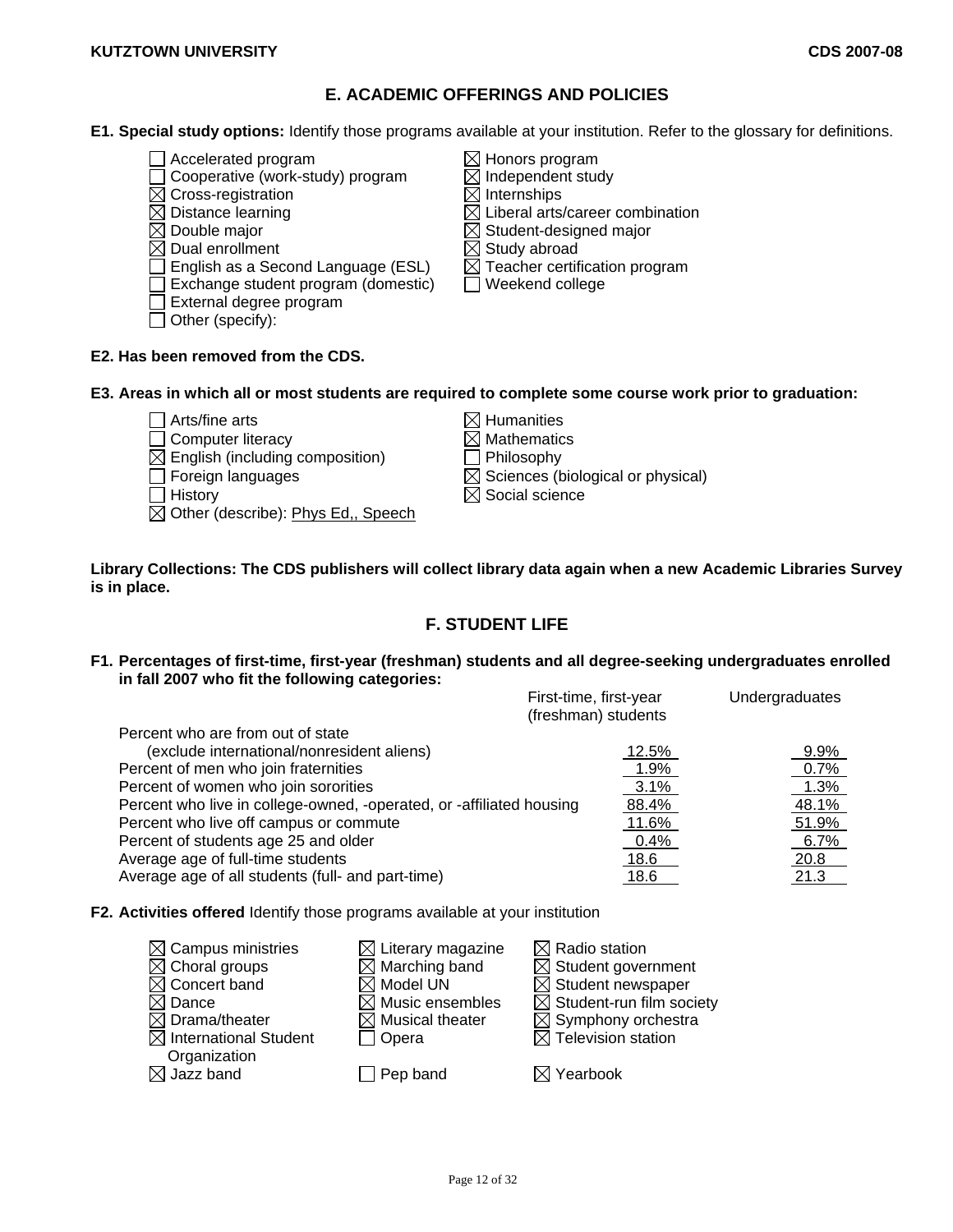**F3. ROTC** (program offered in cooperation with Reserve Officers' Training Corps)

| Army ROTC is offered:<br>On campus<br>$\boxtimes$ At cooperating institution (name): Lehigh University                                                                       |
|------------------------------------------------------------------------------------------------------------------------------------------------------------------------------|
| Naval ROTC is offered:<br>On campus<br>At cooperating institution (name):                                                                                                    |
| Air Force ROTC is offered:<br>On campus<br>At cooperating institution (name):                                                                                                |
| F4. Housing: Check all types of college-owned, -operated, or -affiliated housing available for undergraduates at your<br>institution.                                        |
| $\boxtimes$ Coed dorms<br>Special housing for disabled students<br>Special housing for international students<br>Men's dorms<br>Fraternity/sorority housing<br>Women's dorms |

Women's dorms **Fraternity/sorority housing** Apartments for married students  $\boxtimes$  Cooperative housing

Apartments for single students

Other housing options (specify): Apartment Units

Page 13 of 32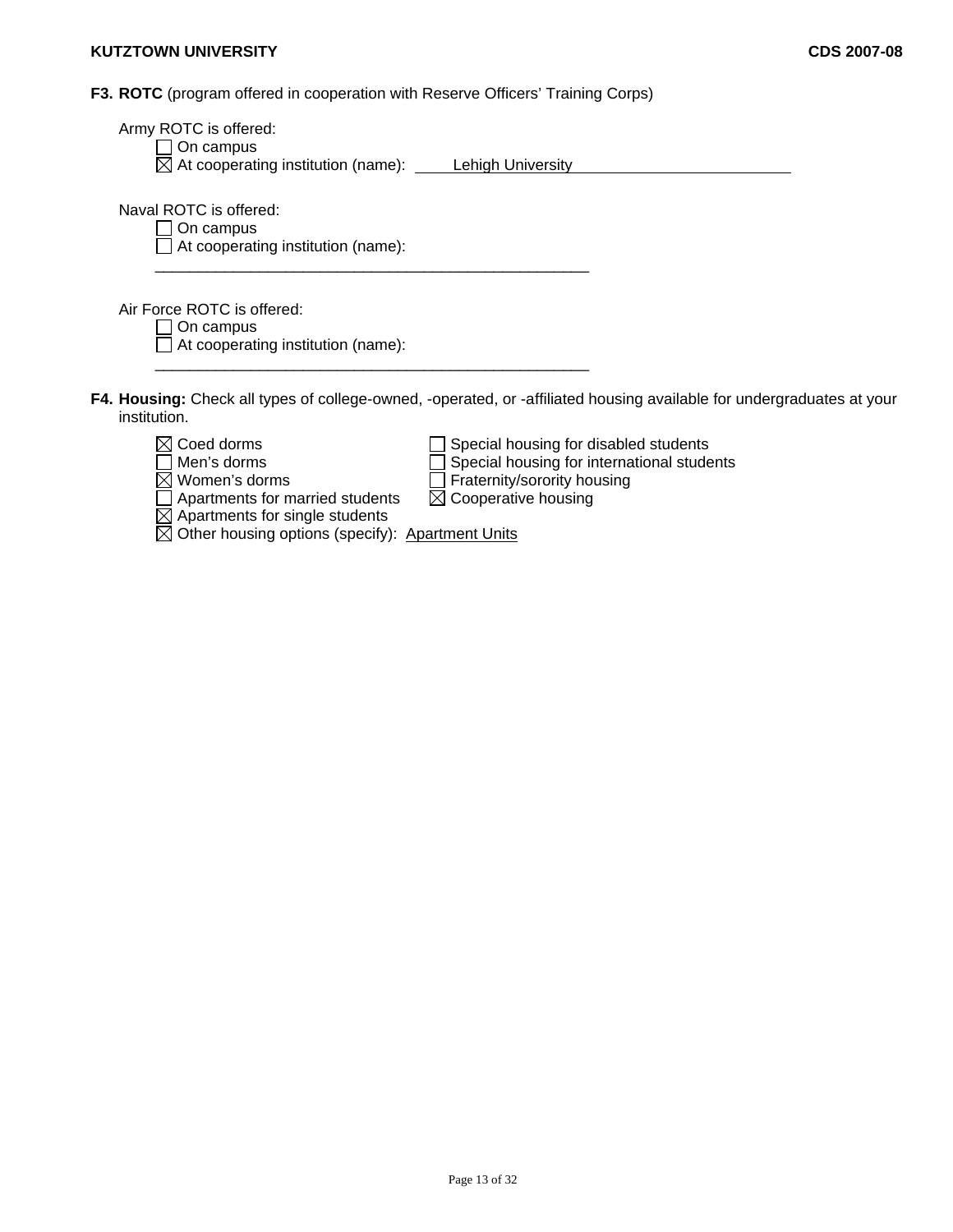# **G. ANNUAL EXPENSES**

## **Provide 2008-2009 academic year costs of attendance for the following categories that are applicable to your institution.**

 Check here if your institution's 2008-2009 academic year costs of attendance are not available at this time and provide an approximate date (i.e., month/day) when your institution's final 2008-2009 academic year costs of attendance will be available: July 2008

### **G1. Undergraduate full-time tuition, required fees, room and board**

List the typical tuition, required fees, and room and board for a full-time undergraduate student for the FULL 2008- 2009 academic year (30 semester hours or 45 quarter hours for institutions that derive annual tuition by multiplying credit hour cost by number of credits). A full academic year refers to the period of time generally extending from September to June; usually equated to two semesters, two trimesters, three quarters, or the period covered by a four-one-four plan. Room and board is defined as double occupancy and 19 meals per week or the maximum meal plan. **Required fees** include only charges that all full-time students must pay that are *not* included in tuition (e.g., registration, health, or activity fees). Do *not* include optional fees (e.g., parking, laboratory use).

|                             | <b>FIRST-YEAR</b> | <b>UNDERGRADUATES</b> |
|-----------------------------|-------------------|-----------------------|
| PRIVATE INSTITUTION         |                   |                       |
| Tuition:                    |                   |                       |
| PUBLIC INSTITUTION          |                   |                       |
| Tuition:                    |                   |                       |
| In-district:                | \$5,177           | \$5,177               |
|                             |                   |                       |
| In-state (out-of-district): | \$5,177           | \$5,177               |
| Out-of-state:               | \$12,944          | \$12,944              |
| <b>NONRESIDENT ALIEN:</b>   |                   |                       |
| Tuition:                    | \$12,944          | \$12,944              |
| <b>REQUIRED FEES:</b>       |                   |                       |
|                             | \$1,696           | \$1,696               |
| ROOM AND BOARD:             |                   |                       |
| (on-campus)                 | \$6,960           | \$6,960               |
| <b>ROOM ONLY:</b>           |                   |                       |
| on-campus)                  | \$4,288           | \$4,288               |
| <b>BOARD ONLY:</b>          |                   |                       |
| (on-campus meal plan)       | \$2,672           | \$2,672               |

Comprehensive tuition and room and board fee (if your college cannot provide separate tuition and room and board fees): \_\_\_\_\_\_\_\_\_\_\_\_\_\_\_\_\_\_\_\_\_\_\_

Other: \_\_\_\_\_\_\_\_\_\_\_\_\_\_\_\_\_\_\_\_\_\_\_\_\_\_\_\_\_\_\_\_\_\_\_\_\_\_\_\_\_\_\_\_\_\_\_\_\_\_\_\_\_\_\_\_\_\_\_\_\_\_\_\_\_\_\_\_\_\_\_\_\_\_\_\_\_\_\_\_\_

### **G2. Number of credits per term a student can take for the stated full-time tuition**

12 minimum 18 maximum

| G3. Do tuition and fees vary by year of study (e.g., sophomore, junior, senior)? $\Box$ Yes |  |  |  |  |  | $\boxtimes$ No |
|---------------------------------------------------------------------------------------------|--|--|--|--|--|----------------|
|---------------------------------------------------------------------------------------------|--|--|--|--|--|----------------|

 $\mathcal{L}_\text{max}$  , and the contribution of the contribution of the contribution of the contribution of the contribution of the contribution of the contribution of the contribution of the contribution of the contribution of t

## **G4. If tuition and fees vary by undergraduate instructional program, describe briefly:** \_\_\_\_\_\_\_\_\_\_\_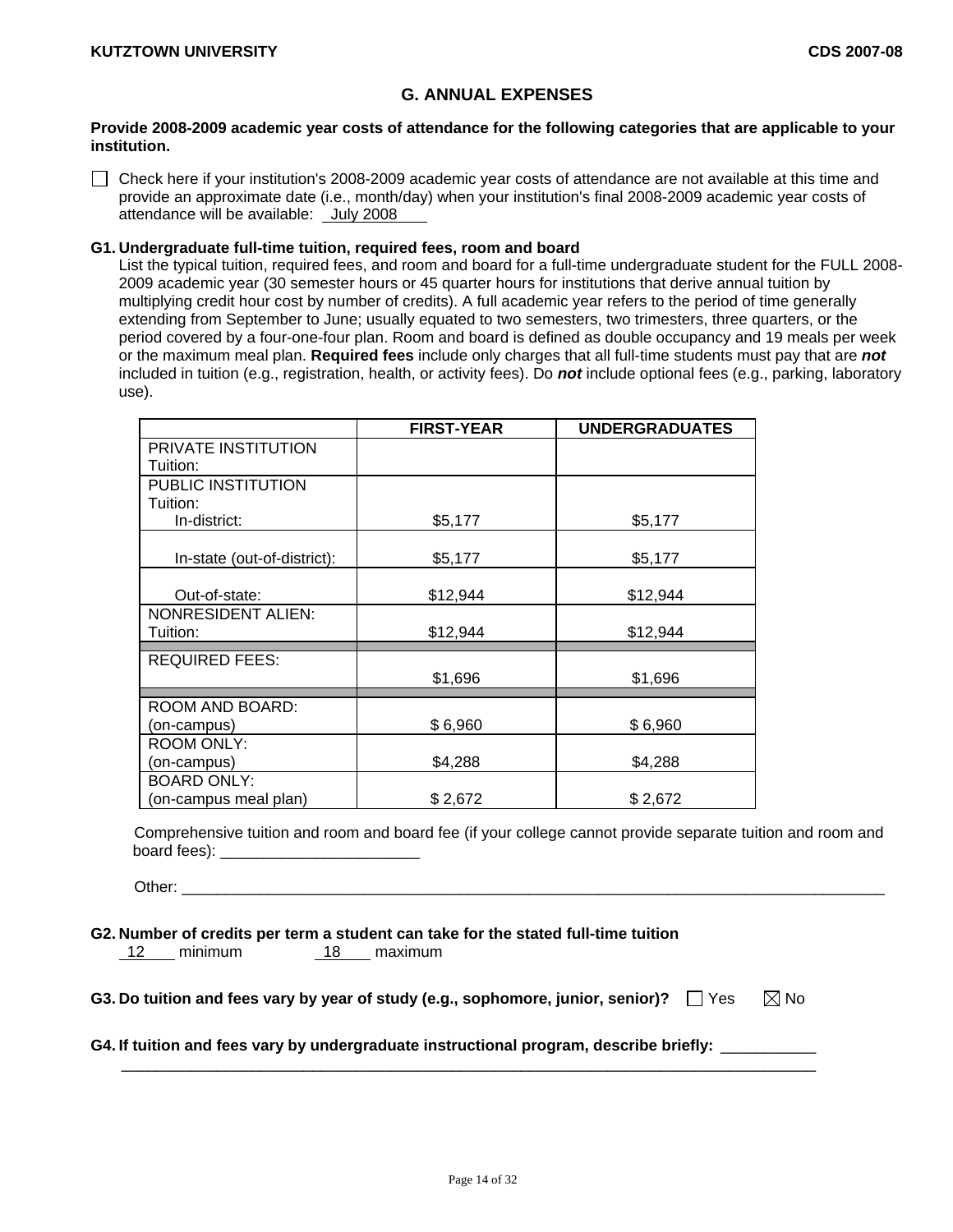# **G5. Provide the estimated expenses for a typical full-time undergraduate student:**

|                                                                                                                                        | <b>Residents</b> | <b>Commuters</b><br>(living at home) | <b>Commuters</b><br>(not living at<br>home) |
|----------------------------------------------------------------------------------------------------------------------------------------|------------------|--------------------------------------|---------------------------------------------|
| Books and supplies:                                                                                                                    | \$1,100          | \$1,100                              | \$1,100                                     |
| Room only:                                                                                                                             |                  |                                      | \$4,590                                     |
| Board only:                                                                                                                            |                  |                                      |                                             |
| Room and board total (if<br>your college cannot<br>provide separate room<br>and board figures for<br>commuters not living at<br>home): |                  |                                      |                                             |
| Transportation:                                                                                                                        |                  |                                      |                                             |
| Other expenses:                                                                                                                        | \$2,600          | \$2,600                              | \$2,600                                     |

# **G6. Undergraduate per-credit-hour charges (tuition only):**

| <b>PRIVATE INSTITUTIONS:</b>        |       |
|-------------------------------------|-------|
| PUBLIC INSTITUTIONS<br>In-district: | \$216 |
| In-state (out-of-district):         | \$216 |
| Out-of-state:                       | \$539 |
| <b>NONRESIDENT ALIENS:</b>          |       |
|                                     | \$539 |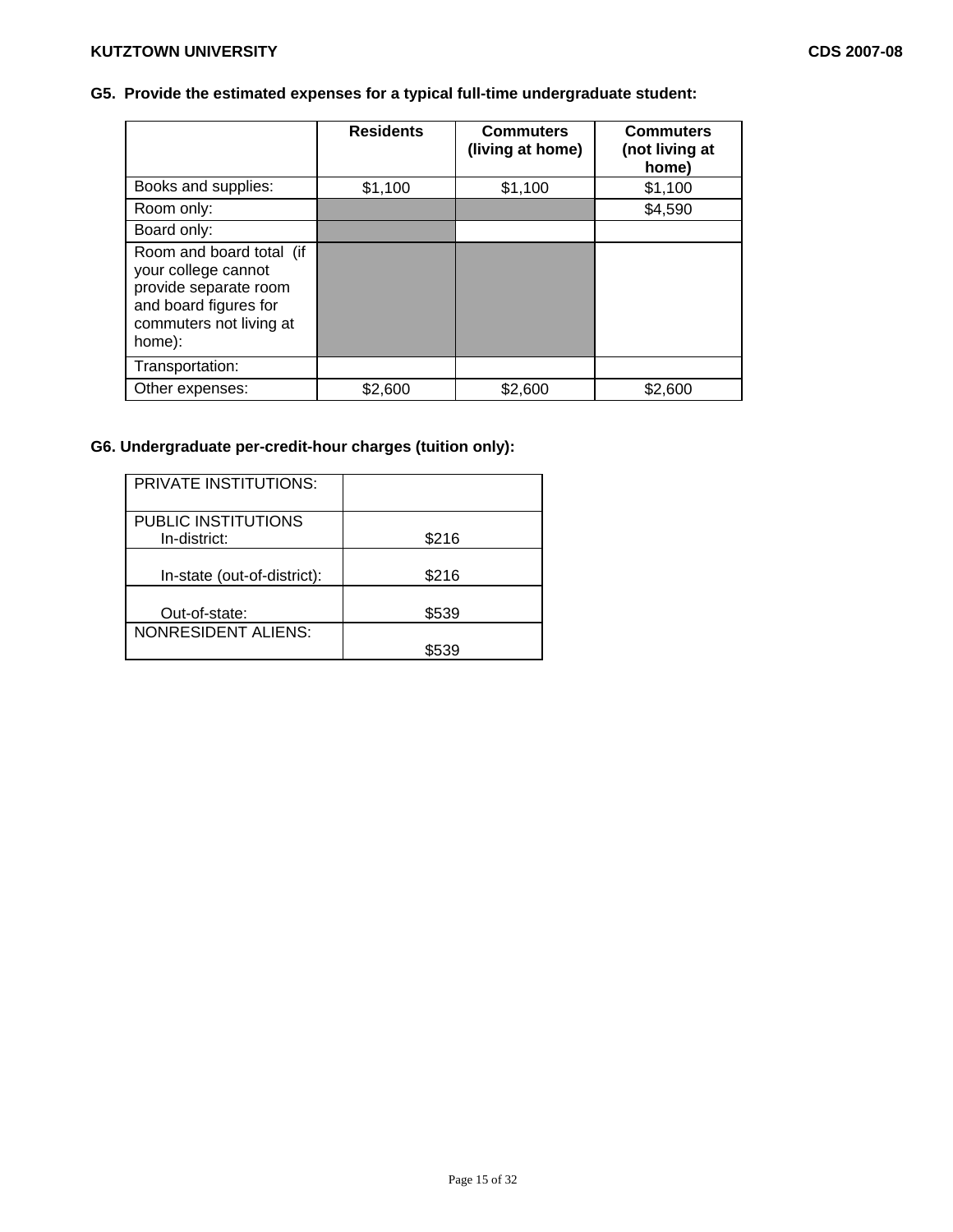# **H. FINANCIAL AID**

# **Please refer to the following financial aid definitions when completing Section H.**

**Awarded aid:** The dollar amounts offered to financial aid applicants.

**Financial aid applicant:** Any applicant who submits **any one of** the institutionally required financial aid applications/forms, such as the FAFSA.

**Financial need:** As determined by your institution using the federal methodology and/or your institution's own standards.

**Indebtedness:** Aggregate dollar amount borrowed through any loan programs (federal, state, subsidized, unsubsidized, private, etc.; excluding parent loans) while the student was enrolled at an institution. Student loans cosigned by a parent are assumed to be the responsibility of the student and **should** be included.

**Institutional and external funds**: Endowment, alumni, or external monies for which the institution determines the recipient or the dollar amount awarded.

**Need-based aid:** College-funded or college-administered award from institutional, state, federal, or other sources for which a student must have financial need to qualify. This includes both institutional and noninstitutional student aid (grants, jobs, and loans).

**Need-based scholarship or grant aid:** Scholarships and grants from institutional, state, federal, or other sources for which a student must have financial need to qualify.

**Need-based self-help aid:** Loans and jobs from institutional, state, federal, or other sources for which a student must demonstrate financial need to qualify.

**Non-need-based scholarship or grant aid:** Scholarships and grants, gifts, or merit-based aid from institutional, state, federal, or other sources (including unrestricted funds or gifts and endowment income) awarded solely on the basis of academic achievement, merit, or any other non-need-based reason. When reporting questions H1 and H2, non-need-based aid that is used to meet need should be counted as need-based aid.

**Note: Suggested order of precedence for counting non-need money as need-based:** 

Non-need institutional grants Non-need tuition waivers Non-need athletic awards Non-need federal grants Non-need state grants Non-need outside grants Non-need student loans Non-need parent loans Non-need work

**Non-need-based self-help aid:** Loans and jobs from institutional, state, or other sources for which a student need not demonstrate financial need to qualify.

**Scholarships/grants from external sources:** Monies received from outside (private) sources that the student brings with them (e.g., Kiwanis, National Merit scholarships). The institution may process paperwork to receive the dollars, but it has no role in determining the recipient or the dollar amount awarded.

**Work study and employment**: Federal and state work study aid, and any employment packaged by your institution in financial aid awards.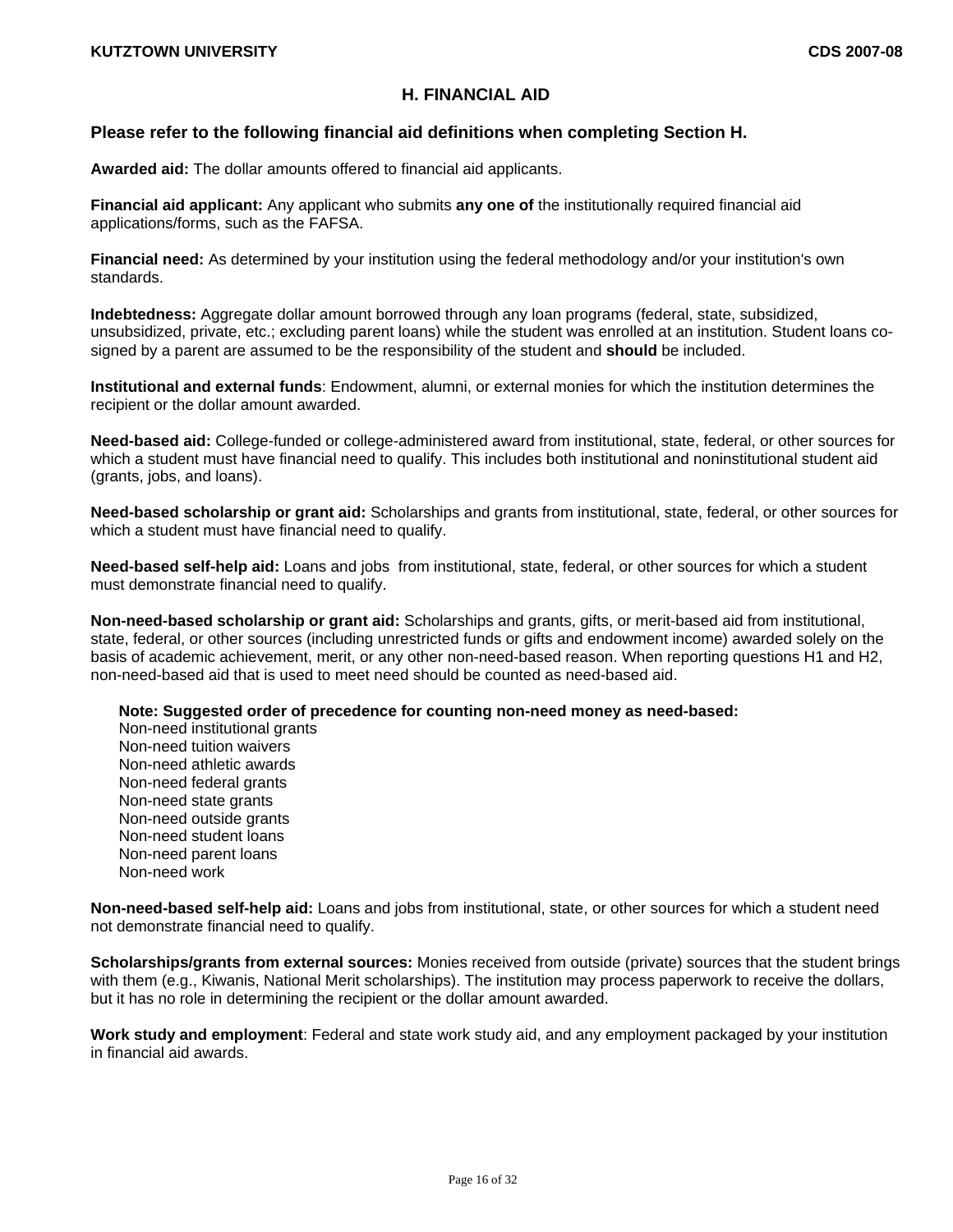## **Aid Awarded to Enrolled Undergraduates**

**H1.** Enter total dollar amounts **awarded** to enrolled full-time and less than full-time degree-seeking undergraduates **(using the same cohort reported in CDS Question B1, "total degree-seeking" undergraduates)** in the following categories. (Note: If the data being reported are final figures for the 2006-2007 academic year (see the next item below), use the 2006-2007 academic year's CDS Question B1 cohort.) Include aid awarded to international students (i.e., those not qualifying for federal aid). **Aid that is non-need-based but that was used to meet need should be reported in the need-based aid column. (For a suggested order of precedence in assigning categories of aid to cover need, see the entry for "non-need-based scholarship or grant aid" on the last page of the definitions section.)** 

Indicate the academic year for which data are reported for **items H1**, **H2**, **H2A**, and **H6** below:  $\Box$  2007-2008 estimated or  $\boxtimes$  2006-2007 final

Which needs-analysis methodology does your institution use in awarding institutional aid? **(Formerly H3)**  X Federal methodology (FM)

\_\_\_ Institutional methodology (IM)

\_\_\_ Both FM and IM

|                                                                                                                                                                                              | Need-based<br>(Include non-need-<br>based aid used to meet<br>need.) | Non-need-based<br>(Exclude non-need-<br>based aid used to meet<br>need.) |
|----------------------------------------------------------------------------------------------------------------------------------------------------------------------------------------------|----------------------------------------------------------------------|--------------------------------------------------------------------------|
|                                                                                                                                                                                              | \$                                                                   | \$                                                                       |
| <b>Scholarships/Grants</b>                                                                                                                                                                   |                                                                      |                                                                          |
| Federal                                                                                                                                                                                      | \$5,650,017                                                          | \$225,678                                                                |
| State (i.e., all states, not only the state<br>in which your institution is located)                                                                                                         | \$7,984,994                                                          | \$280,289                                                                |
| Institutional (endowment, alumni, or<br>other institutional awards) and<br>external funds awarded by the college<br>excluding athletic aid and tuition<br>waivers (which are reported below) | \$711,067                                                            | \$195,082                                                                |
| Scholarships/grants from external<br>sources (e.g., Kiwanis, National Merit)<br>not awarded by the college                                                                                   | \$740,682                                                            | \$378,644                                                                |
| <b>Total Scholarships/Grants</b>                                                                                                                                                             | \$15,086,760                                                         | \$1,079,693                                                              |
| Self-Help                                                                                                                                                                                    |                                                                      |                                                                          |
| Student loans from all sources<br>(excluding parent loans)                                                                                                                                   | \$19,920,751                                                         | \$12,644,707                                                             |
| <b>Federal Work-Study</b>                                                                                                                                                                    | \$201,234                                                            |                                                                          |
| State and other (e.g., institutional)<br>work-study/employment (Note:<br><b>Excludes Federal Work-Study</b><br>captured above.)                                                              | $\mathbf 0$                                                          | 0                                                                        |
| <b>Total Self-Help</b>                                                                                                                                                                       | \$20,121,985                                                         | \$12,644,707                                                             |
| <b>Parent Loans</b>                                                                                                                                                                          | \$2,645,483                                                          | \$5,396,068                                                              |
| <b>Tuition Waivers</b><br>Note: Reporting is optional. Report<br>tuition waivers in this row if you choose<br>to report them. Do not report tuition<br>waivers elsewhere.                    | \$741,625                                                            | \$1,198,371                                                              |
| <b>Athletic Awards</b>                                                                                                                                                                       | \$264,322                                                            | \$242,570                                                                |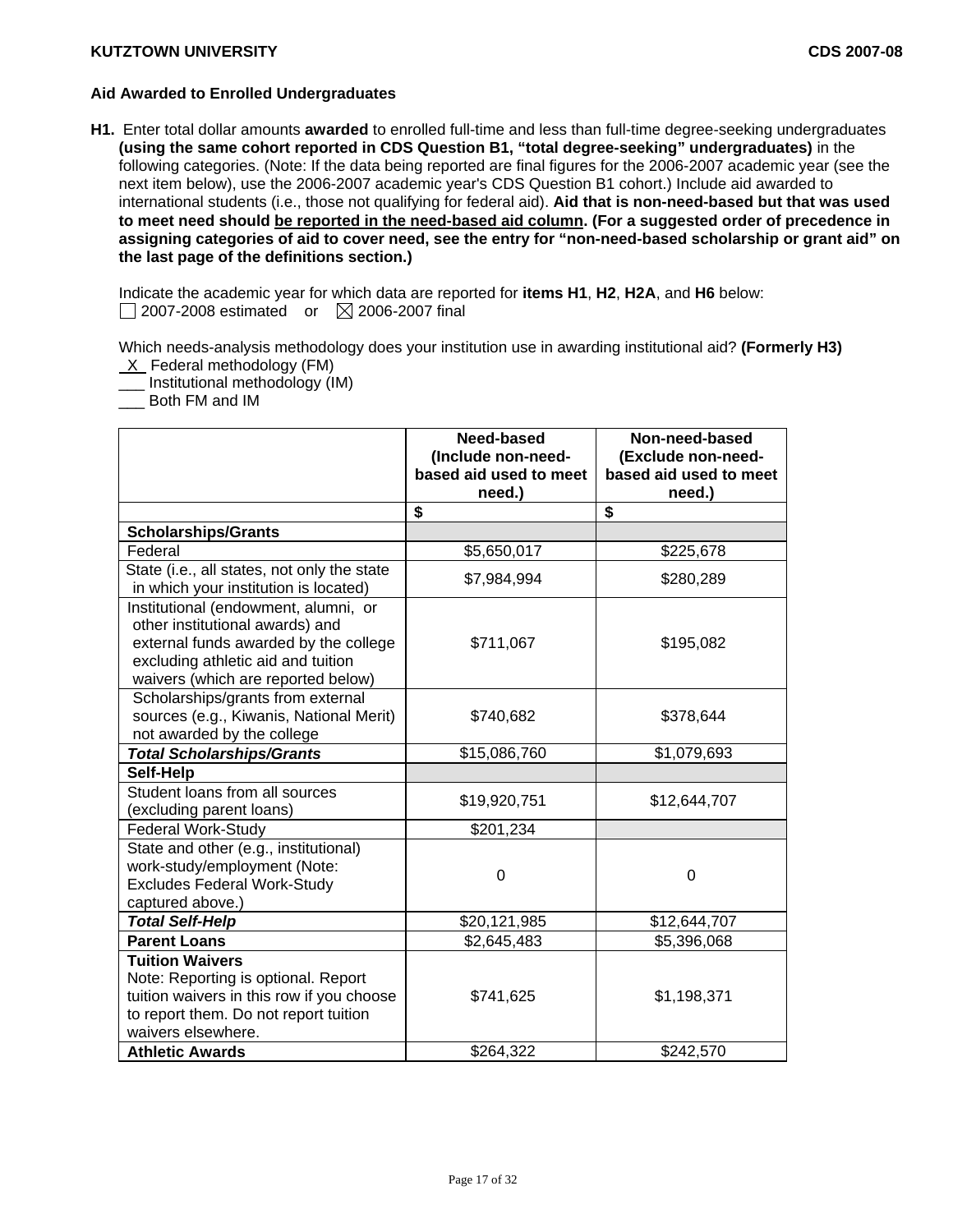**H2. Number of Enrolled Students Awarded Aid:** List the number of degree-seeking full-time and less-than-full-time undergraduates who applied for and were awarded financial aid from any source. **Aid that is non-need-based but that was used to meet need should be counted as need-based aid.** Numbers should reflect the cohort awarded the dollars reported in H1. Note: In the chart below, students may be counted in more than one row, and full-time freshmen should also be counted as full-time undergraduates.

|    |                                                                                                                                                                                                                                                                                           | <b>First-time</b><br><b>Full-time</b><br><b>Freshmen</b> | <b>Full-time</b><br><b>Undergrad</b><br>(Incl. Fresh) | <b>Less Than</b><br><b>Full-time</b><br><b>Undergrad</b> |
|----|-------------------------------------------------------------------------------------------------------------------------------------------------------------------------------------------------------------------------------------------------------------------------------------------|----------------------------------------------------------|-------------------------------------------------------|----------------------------------------------------------|
| a) | Number of degree-seeking undergraduate students (CDS Item B1                                                                                                                                                                                                                              |                                                          |                                                       |                                                          |
|    | if reporting on Fall 2007 cohort)                                                                                                                                                                                                                                                         | 1,967                                                    | 8,468                                                 | 796                                                      |
| b) | Number of students in line a who applied for need-based financial                                                                                                                                                                                                                         |                                                          |                                                       |                                                          |
|    | aid                                                                                                                                                                                                                                                                                       | 1,739                                                    | 6,931                                                 | 379                                                      |
| C) | Number of students in line <b>b</b> who were determined to have                                                                                                                                                                                                                           |                                                          |                                                       |                                                          |
|    | financial need                                                                                                                                                                                                                                                                            | 1,212                                                    | 4,934                                                 | 271                                                      |
| d) | Number of students in line c who were awarded any financial aid                                                                                                                                                                                                                           | 1,212                                                    | 4,934                                                 | 271                                                      |
| e) | Number of students in line <b>d</b> who were awarded any need-based                                                                                                                                                                                                                       |                                                          |                                                       |                                                          |
|    | scholarship or grant aid                                                                                                                                                                                                                                                                  | 830                                                      | 3,418                                                 | 180                                                      |
| f  | Number of students in line d who were awarded any need-based                                                                                                                                                                                                                              |                                                          |                                                       |                                                          |
|    | self-help aid                                                                                                                                                                                                                                                                             | 1,012                                                    | 4,030                                                 | 158                                                      |
| g) | Number of students in line d who were awarded any non-need-                                                                                                                                                                                                                               |                                                          |                                                       |                                                          |
|    | based scholarship or grant aid                                                                                                                                                                                                                                                            | 31                                                       | 183                                                   | 5                                                        |
| h) | Number of students in line <b>d</b> whose need was fully met (exclude                                                                                                                                                                                                                     |                                                          |                                                       |                                                          |
|    | PLUS loans, unsubsidized loans, and private alternative loans)                                                                                                                                                                                                                            | 611                                                      | 2,534                                                 | 121                                                      |
| i) | On average, the percentage of need that was met of students who<br>were awarded any need-based aid. Exclude any aid that was<br>awarded in excess of need as well as any resources that were<br>awarded to replace EFC (PLUS loans, unsubsidized loans, and<br>private alternative loans) | 51.66%                                                   | 57.90%                                                | 34.26%                                                   |
| j) | The average financial aid package of those in line <b>d.</b> Exclude any<br>resources that were awarded to replace EFC (PLUS loans,<br>unsubsidized loans, and private alternative loans)                                                                                                 | 5,941                                                    | 6,586                                                 | 4,727                                                    |
| k) | Average need-based scholarship or grant award of those in line e                                                                                                                                                                                                                          | 4,917                                                    | 4,558                                                 | 2,860                                                    |
| I) | Average need-based self-help award (excluding PLUS loans,                                                                                                                                                                                                                                 |                                                          |                                                       |                                                          |
|    | unsubsidized loans, and private alternative loans) of those in line f                                                                                                                                                                                                                     | 2,514                                                    | 3,597                                                 | 4,070                                                    |
| m) | Average need-based loan (excluding PLUS loans, unsubsidized<br>loans, and private alternative loans) of those in line f who were<br>awarded a need-based loan                                                                                                                             | 2,496                                                    | 3,572                                                 | 4,064                                                    |

**H2A. Number of Enrolled Students Awarded Non-need-based Scholarships and Grants:** List the number of degree-seeking full-time and less-than-full-time undergraduates who had no financial need and who were awarded institutional—not external—non-need-based scholarship or grant aid. Numbers should reflect the cohort awarded the dollars reported in H1. Note: In the chart below, students may be counted in more than one row, and full-time freshmen should also be counted as full-time undergraduates.

|    |                                                                                                                                                                                                     | <b>First-time</b><br><b>Full-time</b> | <b>Full-time</b><br><b>Undergrad</b> | <b>Less Than</b><br><b>Full-time</b> |
|----|-----------------------------------------------------------------------------------------------------------------------------------------------------------------------------------------------------|---------------------------------------|--------------------------------------|--------------------------------------|
|    |                                                                                                                                                                                                     | <b>Freshmen</b>                       | (Incl. Fresh)                        | <b>Undergrad</b>                     |
| n) | Number of students in line a who had no financial need and who<br>were awarded institutional non-need-based scholarship or grant<br>aid (exclude those who were awarded athletic awards and tuition |                                       |                                      |                                      |
|    | benefits)                                                                                                                                                                                           | 87                                    | 298                                  | 18                                   |
| O) | Average dollar amount of institutional non-need-based scholarship<br>and grant aid awarded to students in line n                                                                                    | 1,829                                 | 2,151                                | 1,686                                |
| p) | Number of students in line a who were awarded an institutional                                                                                                                                      |                                       |                                      |                                      |
|    | non-need-based athletic scholarship or grant                                                                                                                                                        | 30                                    | 137                                  | 4                                    |
| q) | Average dollar amount of institutional non-need-based athletic<br>scholarships and grants awarded to students in line p                                                                             | 1,762                                 | 1,691                                | 2.725                                |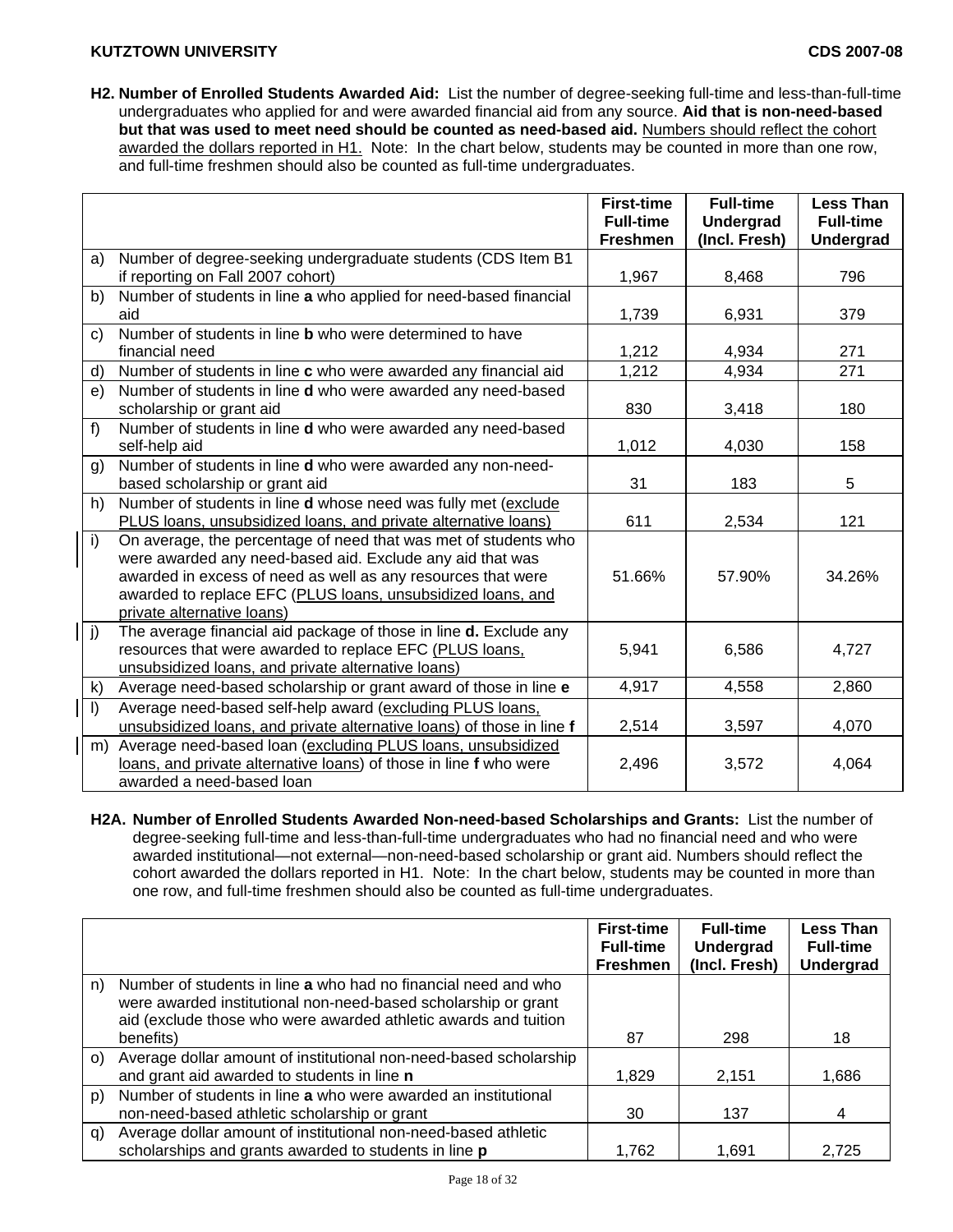- **H3:** Incorporated into H1 above.
- **H4.** Provide the percentage of the 2007 undergraduate class who graduated between July 1, 2006 and June 30, 2007 and borrowed at any time through any loan programs (federal, state, subsidized, unsubsidized, private, etc.; exclude parent loans). Include only students who borrowed while enrolled at your institution: 82 %
- **H5.** Report the average per-borrower cumulative undergraduate indebtedness of those in line H4. Do not include money borrowed at other institutions: \$ 16,954

**Aid to Undergraduate Degree-seeking Nonresident Aliens** (Note: Report numbers and dollar amounts for the same academic year checked in item H1.)

**H6.** Indicate your institution's policy regarding institutional scholarship and grant aid for undergraduate degreeseeking nonresident aliens:



Institutional need-based scholarship or grant aid is available

Institutional non-need-based scholarship or grant aid is available

Institutional scholarship and grant aid is not available

If institutional financial aid is available for undergraduate degree-seeking nonresident aliens, provide the number of undergraduate degree-seeking nonresident aliens who were awarded need-based or non-need-based aid: 52

Average dollar amount of institutional financial aid awarded to undergraduate degree-seeking nonresident aliens: \$ 7,710

Total dollar amount of institutional financial aid awarded to undergraduate degree-seeking nonresident aliens: \$ 570,541

**H7.** Check off all financial aid forms nonresident alien first-year financial aid applicants must submit:

 $\boxtimes$  Institution's own financial aid form CSS/Financial Aid PROFILE International Student's Financial Aid Application International Student's Certification of Finances Other: \_\_\_\_\_\_\_\_\_\_\_\_\_\_\_\_\_\_\_\_\_\_\_\_\_\_\_\_\_\_\_\_\_\_\_\_\_\_\_\_\_\_\_\_\_\_\_\_\_\_\_\_\_\_\_\_\_\_\_\_\_\_\_

## **Process for First-Year/Freshman Students**

**H8.** Check off all financial aid forms domestic first-year (freshman) financial aid applicants must submit:

| $\boxtimes$ | <b>FAFSA</b>                         |
|-------------|--------------------------------------|
|             | Institution's own financial aid form |
|             | <b>CSS/Financial Aid PROFILE</b>     |
|             | State aid form                       |
|             | Noncustodial PROFILE                 |
|             | <b>Business/Farm Supplement</b>      |
|             | Other:                               |
|             |                                      |

**H9.** Indicate filing dates for first-year (freshman) students:

Priority date for filing required financial aid forms: February 15 Deadline for filing required financial aid forms: No deadline for filing required forms (applications processed on a rolling basis):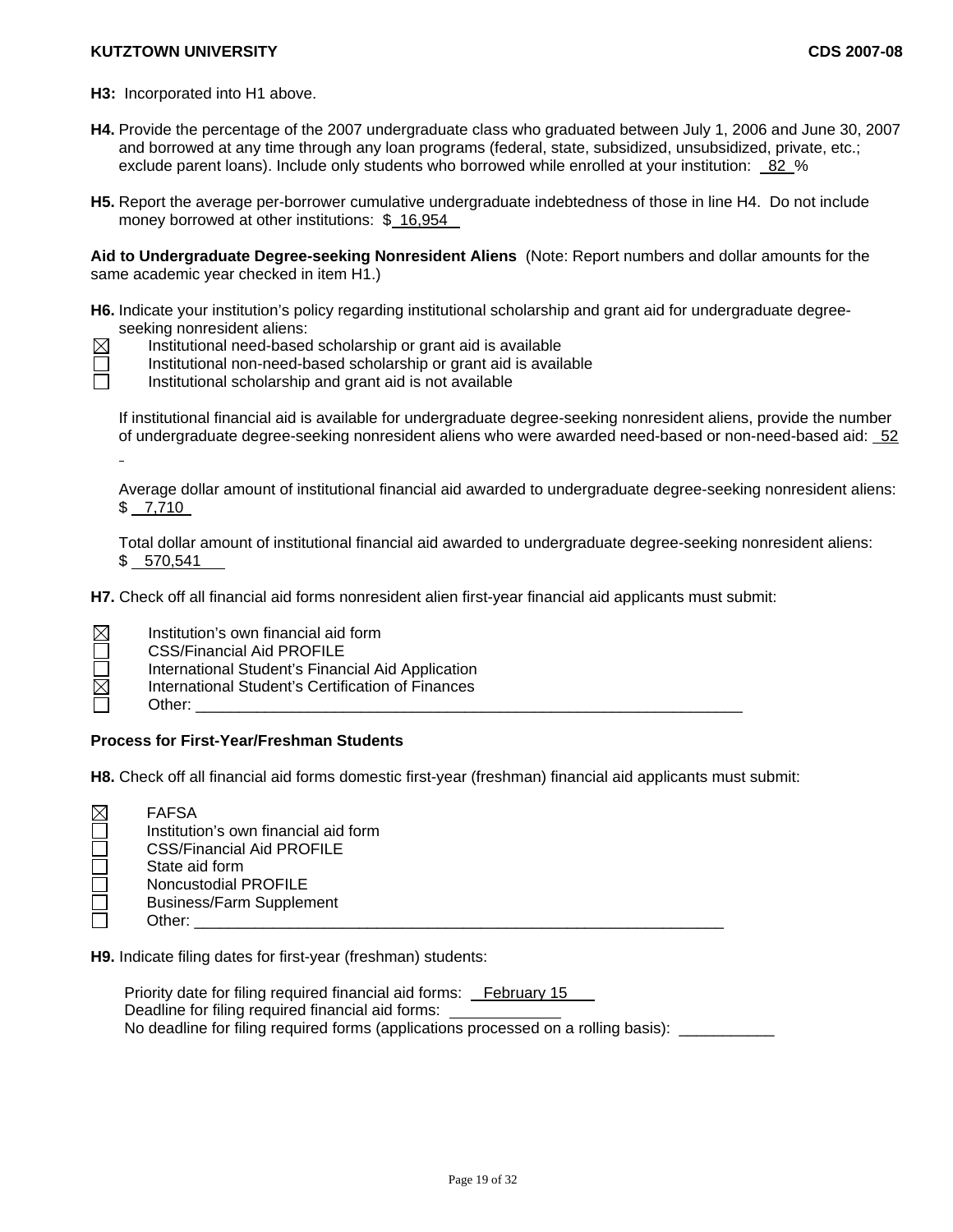**H10.** Indicate notification dates for first-year (freshman) students (answer a or b):

- a.) Students notified on or about (date): \_\_\_\_\_\_\_\_\_\_\_\_\_
- b.) Students notified on a rolling basis: yes/no If yes, starting date: March 30

**H11.** Indicate reply dates:

Students must reply by (date):  $\frac{May\ 1}{$  or within  $\frac{4}{1}$  weeks of notification

### **Types of Aid Available**

Please check off all types of aid available to undergraduates at your institution:

**H12.** Loans

 $\mathbb{X}$ 

 $\Box$ 

 Direct Subsidized Stafford Loans Direct Unsubsidized Stafford Loans Direct PLUS Loans FEDERAL FAMILY EDUCATION LOAN PROGRAM (FFEL)<br>
FFEL Subsidized Stafford Loans<br>
FFEL Unsubsidized Stafford Loans<br>
FFEL PLUS Loans FFEL Subsidized Stafford Loans FFEL Unsubsidized Stafford Loans FFEL PLUS Loans Federal Perkins Loans Federal Nursing Loans State Loans College/university loans from institutional funds

FEDERAL DIRECT STUDENT LOAN PROGRAM (DIRECT LOAN)

Ē Other (specify): \_\_\_\_\_\_\_\_\_\_\_\_\_\_\_\_\_\_\_\_\_\_\_\_\_\_\_\_\_\_\_\_\_\_\_\_\_\_\_\_\_\_\_\_\_\_\_\_\_\_\_\_\_\_\_\_

**H13.** Scholarships and Grants

|        | NEED-BASED:                                                          |
|--------|----------------------------------------------------------------------|
|        | <b>Federal Pell</b>                                                  |
|        | <b>SEOG</b>                                                          |
| OMMMMM | State scholarships/grants                                            |
|        | Private scholarships                                                 |
|        | College/university scholarship or grant aid from institutional funds |
|        | United Negro College Fund                                            |
| $\Box$ | <b>Federal Nursing Scholarship</b>                                   |
|        | Other (specify):                                                     |

**H14.** Check off criteria used in awarding institutional aid. Check all that apply.

| Non-need | Need-based |                    | Non-need | <b>Need-based</b> |                          |
|----------|------------|--------------------|----------|-------------------|--------------------------|
|          |            | Academics          |          |                   | Leadership               |
|          |            | Alumni affiliation |          |                   | Minority status          |
|          |            | Art                |          |                   | Music/drama              |
|          |            | <b>Athletics</b>   |          |                   | Religious affiliation    |
|          |            | Job skills         |          |                   | State/district residency |
|          |            | <b>ROTC</b>        |          |                   |                          |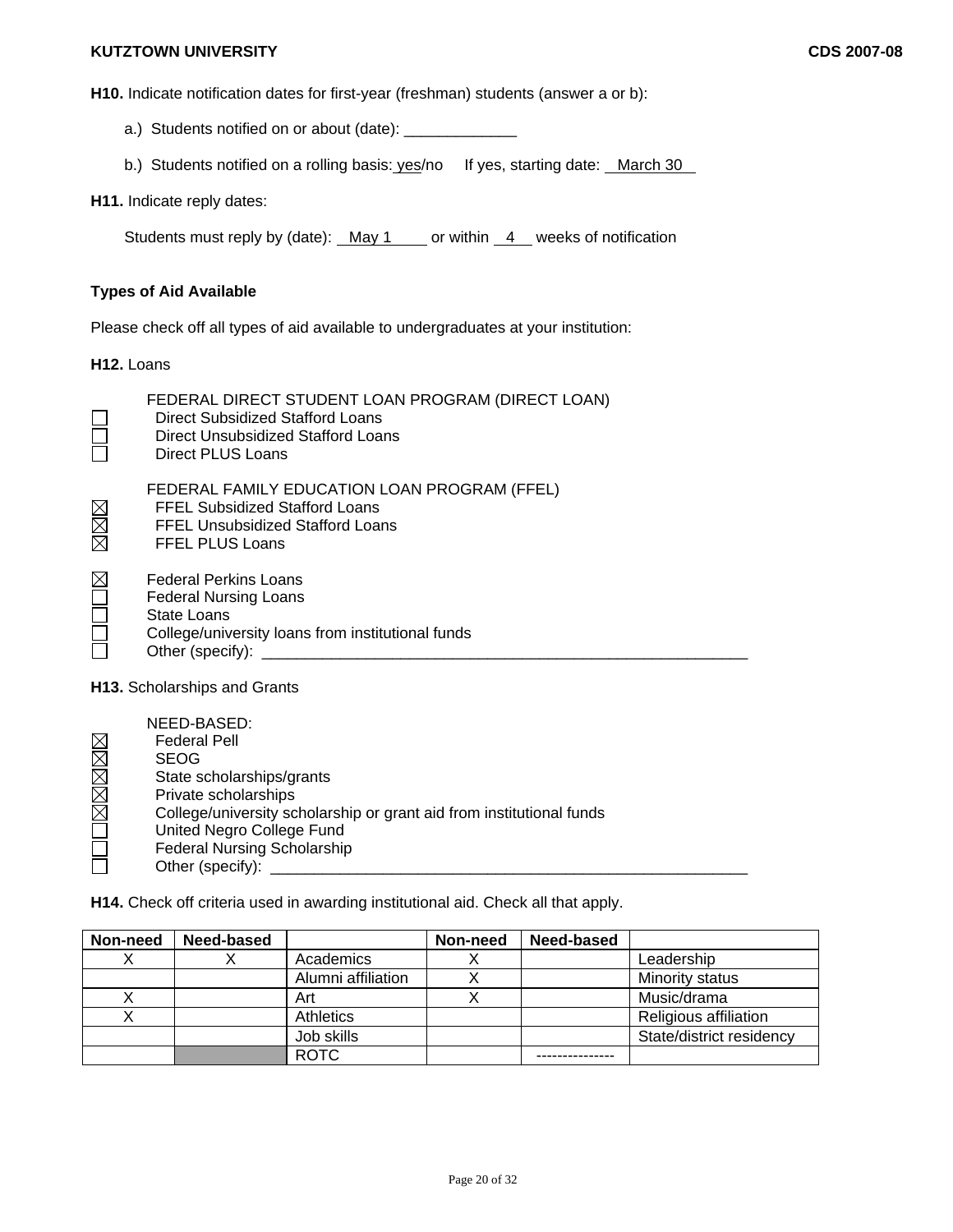# **I. INSTRUCTIONAL FACULTY AND CLASS SIZE**

### **I-1. Please report the number of instructional faculty members in each category for fall 2007. Include faculty who are on your institution's payroll on the census date your institution uses for IPEDS/AAUP.**

The following definition of instructional faculty is used by the American Association of University Professors (AAUP) in its annual Faculty Compensation Survey. Instructional Faculty is defined as those members of the instructionalresearch staff whose major regular assignment is instruction, including those with released time for research. Use the chart below to determine inclusions and exclusions:

|                                                                                                                                                                                                                                             | <b>Full-time</b> | <b>Part-time</b>                                                                |
|---------------------------------------------------------------------------------------------------------------------------------------------------------------------------------------------------------------------------------------------|------------------|---------------------------------------------------------------------------------|
| (a) instructional faculty in preclinical and clinical medicine,<br>faculty who are not paid (e.g., those who donate their<br>services or are in the military), or research-only faculty, post-<br>doctoral fellows, or pre-doctoral fellows | Exclude          | Include only if<br>they teach one<br>or more non-<br>clinical credit<br>courses |
| (b) administrative officers with titles such as dean of students,<br>librarian, registrar, coach, and the like, even though they may<br>devote part of their time to classroom instruction and may<br>have faculty status                   | Exclude          | Include if they<br>teach one or<br>more non-<br>clinical credit<br>courses      |
| (C) other administrators/staff who teach one or more non-<br>clinical credit courses even though they do not have faculty<br>status                                                                                                         | Exclude          | Include                                                                         |
| (d) undergraduate or graduate students who assist in the<br>instruction of courses, but have titles such as teaching<br>assistant, teaching fellow, and the like                                                                            | Exclude          | Exclude                                                                         |
| (e) faculty on sabbatical or leave with pay                                                                                                                                                                                                 | Include          | Exclude                                                                         |
| (f) faculty on leave without pay                                                                                                                                                                                                            | Exclude          | Exclude                                                                         |
| (g) replacement faculty for faculty on sabbatical leave or<br>leave with pay                                                                                                                                                                | Exclude          | Include                                                                         |

*Full-time instructional faculty:* faculty employed on a full-time basis for instruction (including those with released time for research)

*Part-time instructional faculty:* Adjuncts and other instructors being paid solely for part-time classroom instruction. Also includes full-time faculty teaching less than two semesters, three quarters, two trimesters, or two four-month sessions. Employees who are not considered full-time instruction faculty but who teach one or more non-clinical credit courses may be counted as part-time faculty.

*Minority faculty*: includes faculty who designate themselves as black, non-Hispanic; American Indian or Alaskan native; Asian or Pacific Islander; or Hispanic.

*Doctorate*: includes such degrees as Doctor of Philosophy, Doctor of Education, Doctor of Juridical Science, and Doctor of Public Health in any field such as arts, sciences, education, engineering, business, and public administration.

*First-professional*: includes the fields of dentistry (DDS or DMD), medicine (MD), optometry (OD), osteopathic medicine (DO), pharmacy (DPharm or BPharm), podiatric medicine (DPM), veterinary medicine (DVM), chiropractic (DC or DCM), law (JD) and theological professions (MDiv, MHL).

*Terminal master's degree*: a master's degree that is considered the highest degree in a field: example, M. Arch (in architecture) and MFA (master of fine arts in art or theater).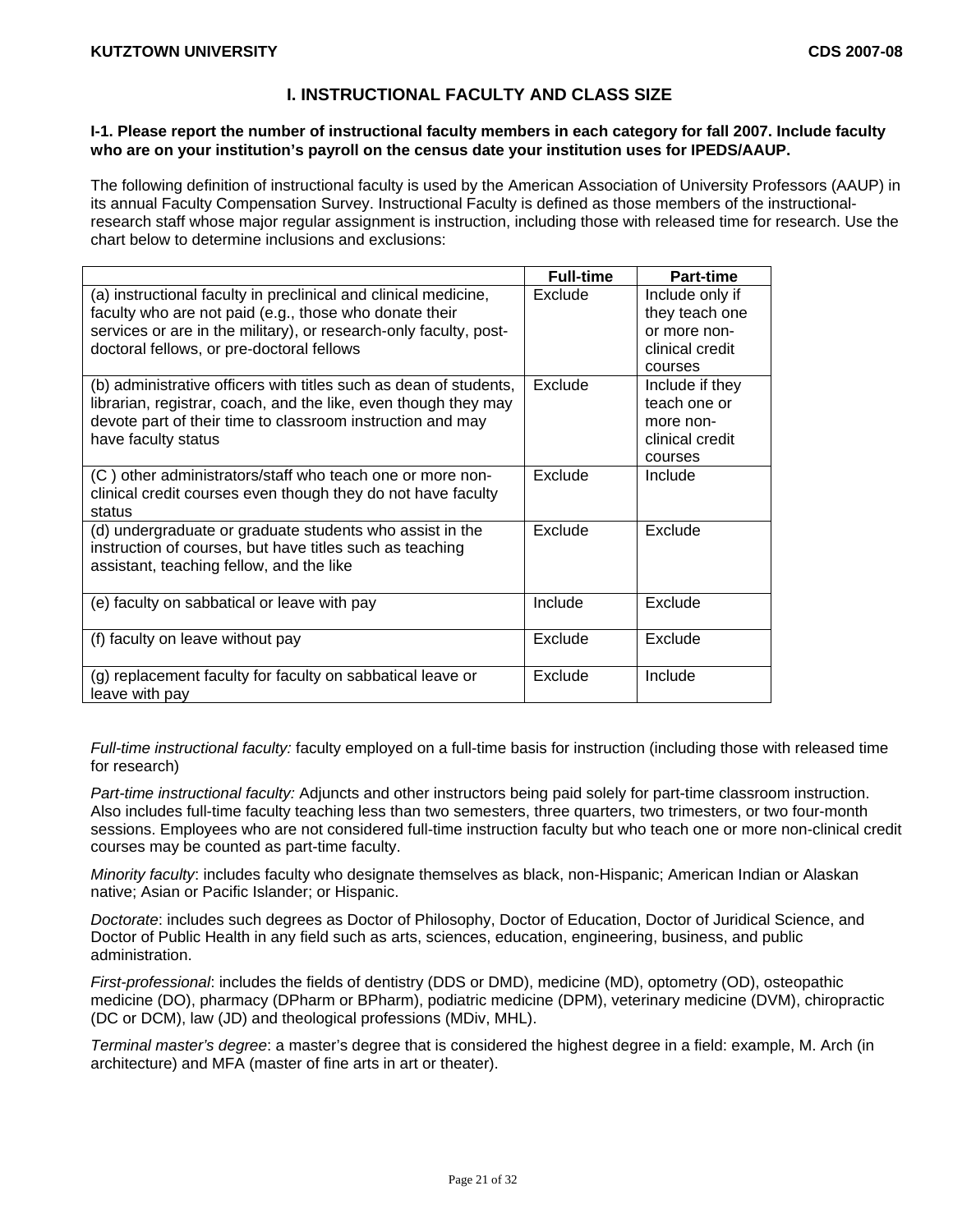|                                                                                                                                       | <b>Full-time</b> | <b>Part-time</b> | Total |
|---------------------------------------------------------------------------------------------------------------------------------------|------------------|------------------|-------|
| Total number of instructional faculty<br>a.)                                                                                          | 457              | 55               | 512   |
| Total number who are members of<br>b.)<br>minority groups                                                                             | 59               | 4                | 63    |
| Total number who are women<br>c.)                                                                                                     | 210              | 29               | 239   |
| Total number who are men<br>d.)                                                                                                       | 247              | 26               | 273   |
| Total number who are nonresident<br>e.)<br>aliens (international)                                                                     | 0                | O                | 0     |
| Total number with doctorate, first<br>f.)<br>professional, or other terminal degree                                                   | 279              | 0                | 279   |
| Total number whose highest degree is<br>g.)<br>a master's but not a terminal master's                                                 | 178              | 55               | 233   |
| h.) Total number whose highest degree is<br>a bachelor's                                                                              | O                | 0                | 0     |
| Total number whose highest degree is<br>i.)<br>unknown or other (Note: Items f, g, h,<br>and i must sum up to item a.)                | 0                | O                | O     |
| j.) Total number in stand-alone<br>graduate/professional programs in which<br>faculty teach virtually only graduate-level<br>students |                  |                  | 0     |

# **I-2. Student to Faculty Ratio**

Report the fall 2007 ratio of full-time equivalent students (full-time plus 1/3 part time) to full-time equivalent instructional faculty (full time plus 1/3 part time). In the ratio calculations, exclude both faculty and students in standalone graduate or professional programs such as medicine, law, veterinary, dentistry, social work, business, or public health in which faculty teach virtually only graduate level students. Do not count undergraduate or graduate student teaching assistants as faculty.

Fall 2007 Student to Faculty ratio:  $\frac{20}{10}$  to 1 (based on  $\frac{9,255}{10,255}$  students and  $\frac{474}{10}$  faculty).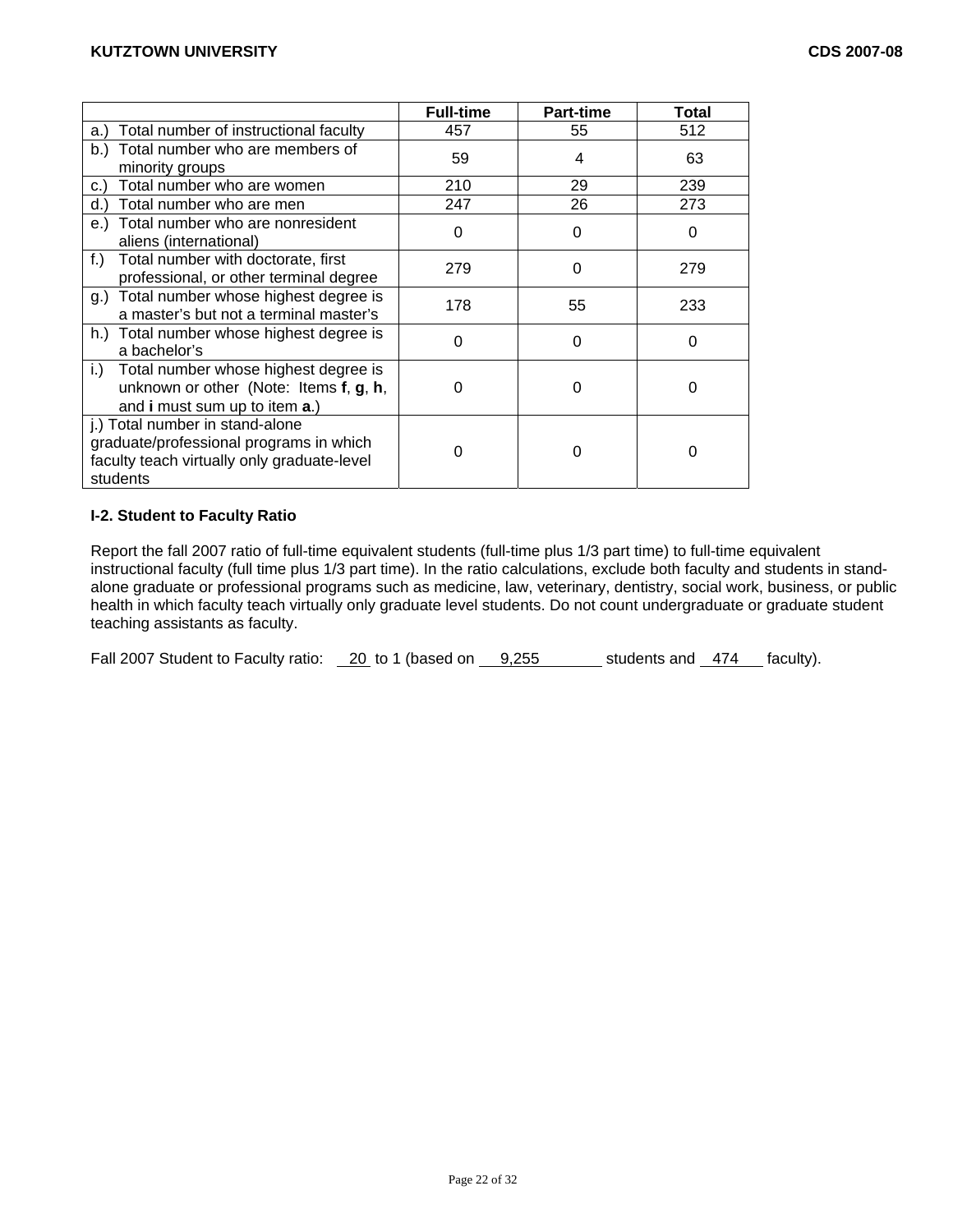**SECTIONS** 

# **I-3. Undergraduate Class Size**

In the table below, please use the following definitions to report information about the size of classes and class sections offered in the fall 2007 term.

*Class Sections:* A class section is an organized course offered for credit, identified by discipline and number, meeting at a stated time or times in a classroom or similar setting, and not a subsection such as a laboratory or discussion session. Undergraduate class sections are defined as any sections in which at least one degree-seeking undergraduate student is enrolled for credit. Exclude distance learning classes and noncredit classes and individual instruction such as dissertation or thesis research, music instruction, or one-to-one readings. Exclude students in independent study, co-operative programs, internships, foreign language taped tutor sessions, practicums, and all students in one-on-one classes. Each class section should be counted only once and should not be duplicated because of course catalog cross-listings.

*Class Subsections:* A class subsection includes any subsection of a course, such as laboratory, recitation, and discussion subsections that are supplementary in nature and are scheduled to meet separately from the lecture portion of the course. Undergraduate subsections are defined as any subsections of courses in which degree-seeking undergraduate students enrolled for credit. As above, exclude noncredit classes and individual instruction such as dissertation or thesis research, music instruction, or one-to-one readings. Each class subsection should be counted only once and should not be duplicated because of cross-listings.

Using the above definitions, please report for each of the following class-size intervals the number of *class sections* and *class subsections* offered in fall 2007. For example, a lecture class with 800 students who met at another time in 40 separate labs with 20 students should be counted once in the "100+" column in the class section column and 40 times under the "20-29" column of the class subsections table.

### **Number of Class Sections with Undergraduates Enrolled**

|                                 | $2 - 9$ | 10-19 | $20 - 29$ | 30-39 | 40-49 | 50-99 | $100+$ | Total |
|---------------------------------|---------|-------|-----------|-------|-------|-------|--------|-------|
| <b>CLASS</b><br><b>SECTIONS</b> | 77      | 320   | 511       | 208   | 57    | 87    | 64     | ,324  |
|                                 |         |       |           |       |       |       |        |       |
|                                 | $2 - 9$ | 10-19 | 20-29     | 30-39 | 40-49 | 50-99 | $100+$ | Total |
| <b>CLASS SUB-</b>               |         |       |           |       |       |       |        |       |

#### **Undergraduate Class Size (provide numbers)**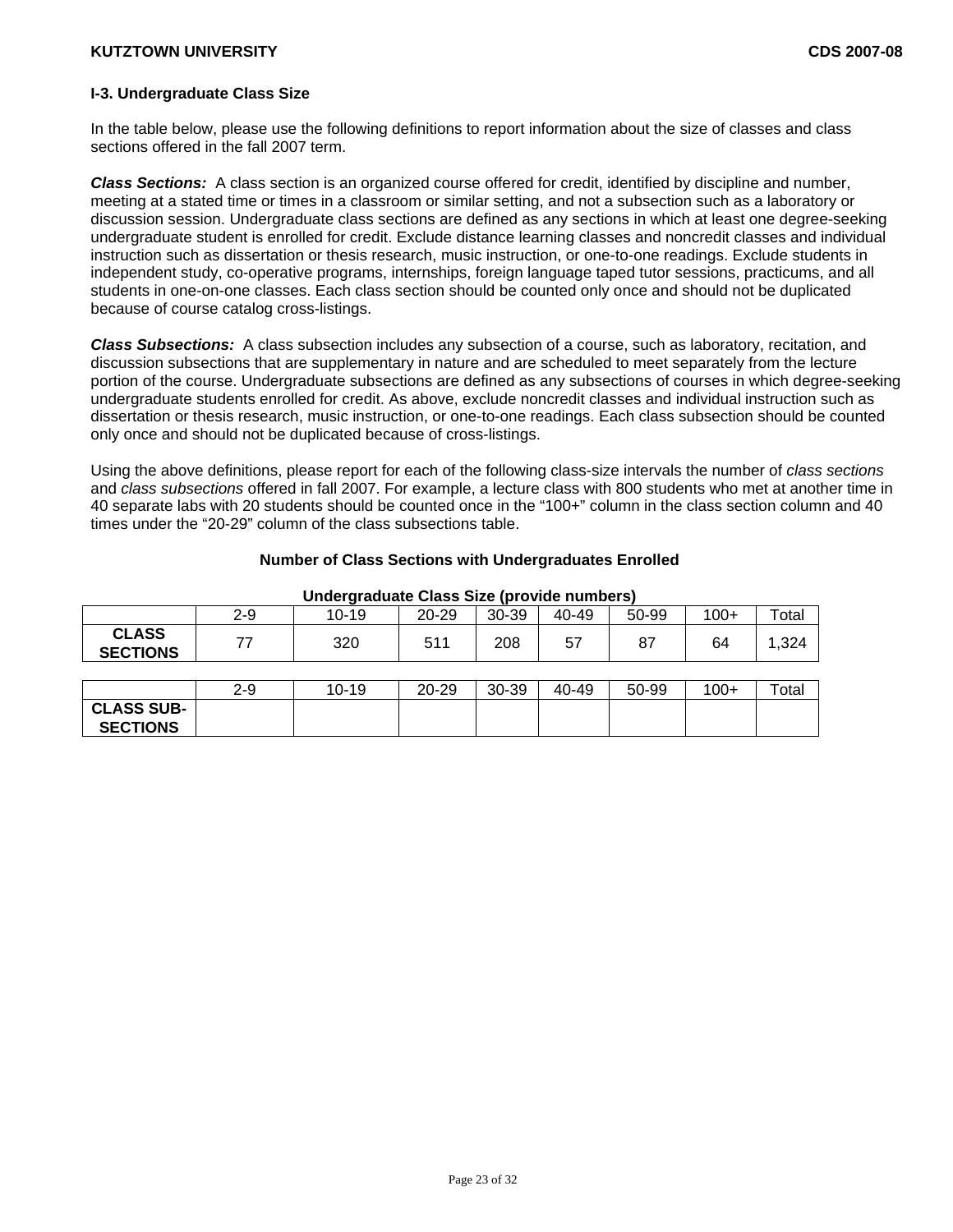# **J. Disciplinary areas of DEGREES CONFERRED**

# **Degrees conferred between July 1, 2006 and June 30, 2007**

For each of the following discipline areas, provide the percentage of diplomas/certificates, associate, and bachelor's degrees awarded. To determine the percentage, use majors, not headcount (e.g., students with one degree but a double major will be represented twice). Calculate the percentage from your institution's IPEDS Completions by using the sum of 1<sup>st</sup> and 2<sup>nd</sup> majors for each CIP code as the numerator and the sum of the Grand Total by 1st Majors and the Grand Total by 2<sup>nd</sup> major as the denominator. If you prefer, you can compute the percentages using 1<sup>st</sup> majors only.

| Category                                  | Diploma/            | <b>Associate</b> | <b>Bachelor's</b> | <b>CIP 2000</b><br><b>Categories to</b> |  |
|-------------------------------------------|---------------------|------------------|-------------------|-----------------------------------------|--|
|                                           | <b>Certificates</b> |                  |                   | <b>Include</b>                          |  |
| Agriculture                               |                     |                  |                   | 1                                       |  |
| Natural resources/environmental science   |                     |                  | 1.01%             | 3                                       |  |
| Architecture                              |                     |                  |                   | $\overline{4}$                          |  |
| Area and ethnic studies                   |                     |                  |                   | 5                                       |  |
| Communications/journalism                 |                     |                  | 4.53%             | $\overline{9}$                          |  |
| Communication technologies                |                     |                  |                   | 10                                      |  |
| Computer and information sciences         |                     |                  | 1.95%             | 11                                      |  |
| Personal and culinary services            |                     |                  |                   | 12                                      |  |
| Education                                 |                     |                  | 17.05%            | 13                                      |  |
| Engineering                               |                     |                  |                   | 14                                      |  |
| Engineering technologies                  |                     |                  |                   | 15                                      |  |
| Foreign languages and literature          |                     |                  | 0.63%             | 16                                      |  |
| Family and consumer sciences              |                     |                  |                   | 19                                      |  |
| Law/legal studies                         |                     |                  |                   | $\overline{22}$                         |  |
| English                                   |                     |                  | 7.80%             | $\overline{23}$                         |  |
| Liberal arts/general studies              |                     |                  | 4.22%             | $\overline{24}$                         |  |
| Library science                           |                     |                  | 1.01%             | $\overline{25}$                         |  |
| <b>Biological/life sciences</b>           |                     |                  | 1.76%             | $\overline{26}$                         |  |
| <b>Mathematics</b>                        |                     |                  | 1.64%             | $\overline{27}$                         |  |
| Military science and technologies         |                     |                  |                   | 29                                      |  |
| Interdisciplinary studies                 |                     |                  | 0.19%             | $\overline{30}$                         |  |
| Parks and recreation                      |                     |                  | 0.31%             | $\overline{31}$                         |  |
| Philosophy and religious studies          |                     |                  | 0.06%             | 38                                      |  |
| Theology and religious vocations          |                     |                  |                   | 39                                      |  |
| Physical sciences                         |                     |                  | 1.32%             | $\overline{40}$                         |  |
| Science technologies                      |                     |                  |                   | $\overline{41}$                         |  |
| Psychology                                |                     |                  | 9.38%             | 42                                      |  |
| Security and protective services          |                     |                  | 5.79%             | 43                                      |  |
| Public administration and social services |                     |                  | 1.32%             | $\overline{44}$                         |  |
| Social sciences                           |                     |                  | 7.87%             | $\overline{45}$                         |  |
| <b>Construction trades</b>                |                     |                  |                   | 46                                      |  |
| Mechanic and repair technologies          |                     |                  |                   | $\overline{47}$                         |  |
| Precision production                      |                     |                  |                   | 48                                      |  |
| Transportation and materials moving       |                     |                  |                   | 49                                      |  |
| Visual and performing arts                |                     |                  | 13.85%            | 50                                      |  |
| Health professions and related sciences   |                     |                  | 1.32%             | $\overline{51}$                         |  |
| Business/marketing                        |                     |                  | 14.54%            | $\overline{52}$                         |  |
| History                                   |                     |                  | 2.45%             | $\overline{54}$                         |  |
| Other                                     |                     |                  |                   |                                         |  |
| <b>TOTAL</b>                              | 100%                | 100%             | 100%              |                                         |  |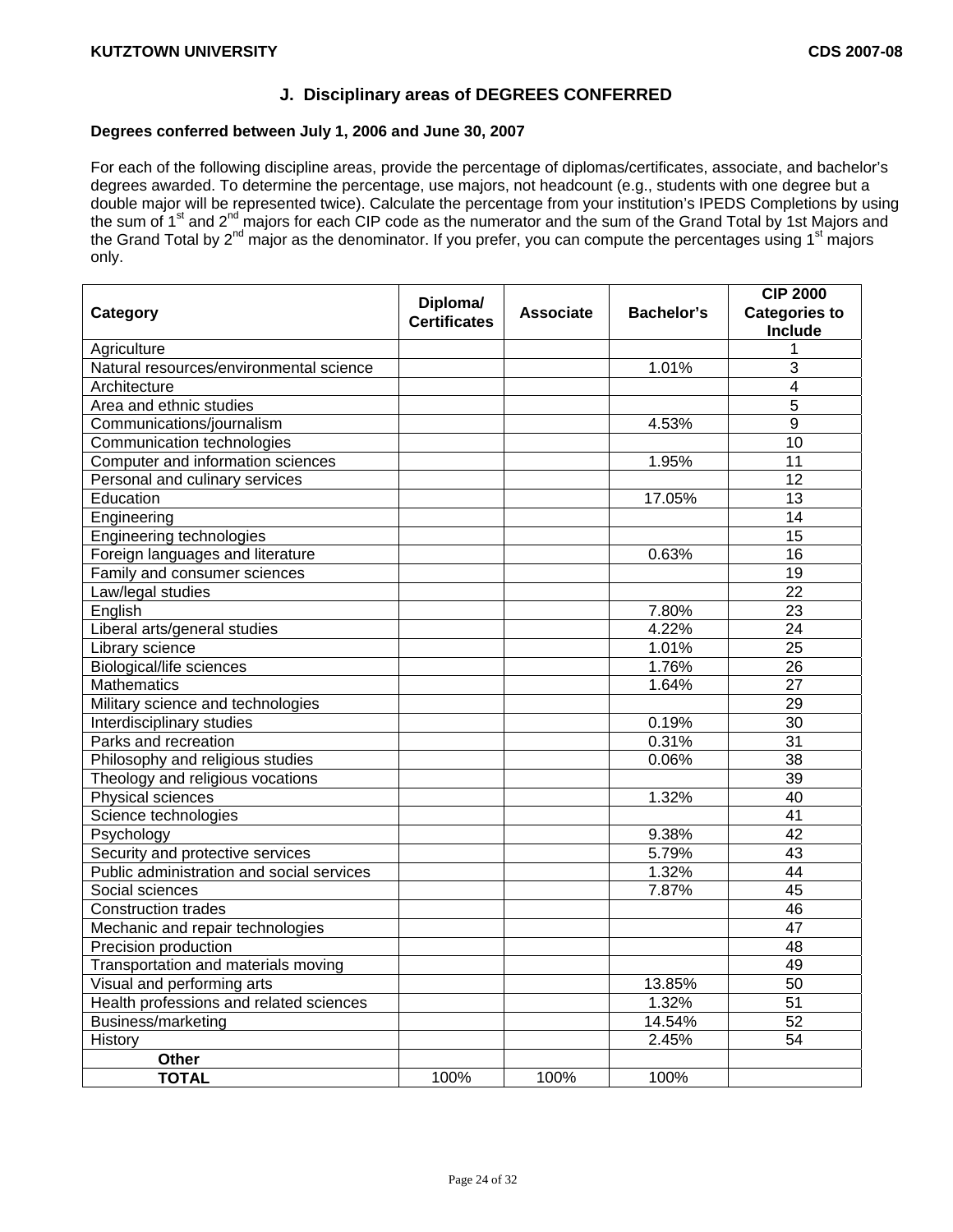# **Common Data Set Definitions**

#### ♦ **All definitions related to the financial aid section appear at the end of the Definitions document.**

Items preceded by an asterisk (\*) represent definitions agreed to among publishers which do not appear on the CDS document but may be present on individual publishers' surveys.

**\*Academic advisement:** Plan under which each student is assigned to a faculty member or a trained adviser, who, through regular meetings, helps the student plan and implement immediate and long-term academic and vocational goals.

**Accelerated program:** Completion of a college program of study in fewer than the usual number of years, most often by attending summer sessions and carrying extra courses during the regular academic term**.** 

**Admitted student:** Applicant who is offered admission to a degree-granting program at your institution.

**\*Adult student services:** Admission assistance, support, orientation, and other services expressly for adults who have started college for the first time, or who are re-entering after a lapse of a few years.

**American Indian or Alaska native:** A person having origins in any of the original peoples of North America and who maintains cultural identification through tribal affiliation or community recognition.

**Applicant (first-time, first year):** An individual who has fulfilled the institution's requirements to be considered for admission (including payment or waiving of the application fee, if any) and who has been notified of one of the following actions: admission, nonadmission, placement on waiting list, or application withdrawn (by applicant or institution).

**Application fee:** That amount of money that an institution charges for processing a student's application for acceptance. This amount is *not* creditable toward tuition and required fees, nor is it refundable if the student is not admitted to the institution.

**Asian or Pacific Islander:** A person having origins in any of the original peoples of the Far East, Southeast Asia, the Indian Subcontinent, or Pacific Islands. This includes people from China, Japan, Korea, the Philippine Islands, American Samoa, India, and Vietnam.

**Associate degree:** An award that normally requires at least two but less than four years of full-time equivalent college work.

**Bachelor's degree:** An award (baccalaureate or equivalent degree, as determined by the Secretary of the U.S. Department of Education) that normally requires at least four years but *not* more than five years of full-time equivalent college-level work. This includes ALL bachelor's degrees conferred in a five-year cooperative (work-study plan) program. (A cooperative plan provides for alternate class attendance and employment in business, industry, or government; thus, it allows students to combine actual work experience with their college studies.) Also, it includes bachelor's degrees in which the normal four years of work are completed in three years.

**Black, non-Hispanic:** A person having origins in any of the black racial groups of Africa (except those of Hispanic origin).

**Board (charges):** Assume average cost for 19 meals per week or the maximum meal plan.

**Books and supplies (costs):** Average cost of books and supplies. Do not include unusual costs for special groups of students (e.g., engineering or art majors), unless they constitute the majority of students at your institution.

**Calendar system:** The method by which an institution structures most of its courses for the academic year.

**\*Career and placement services:** A range of services, including (often) the following: coordination of visits of employers to campus; aptitude and vocational testing; interest inventories, personal counseling; help in resume writing, interviewing, launching the job search; listings for those students desiring employment and those seeking permanent positions; establishment of a permanent reference folder; career resource materials.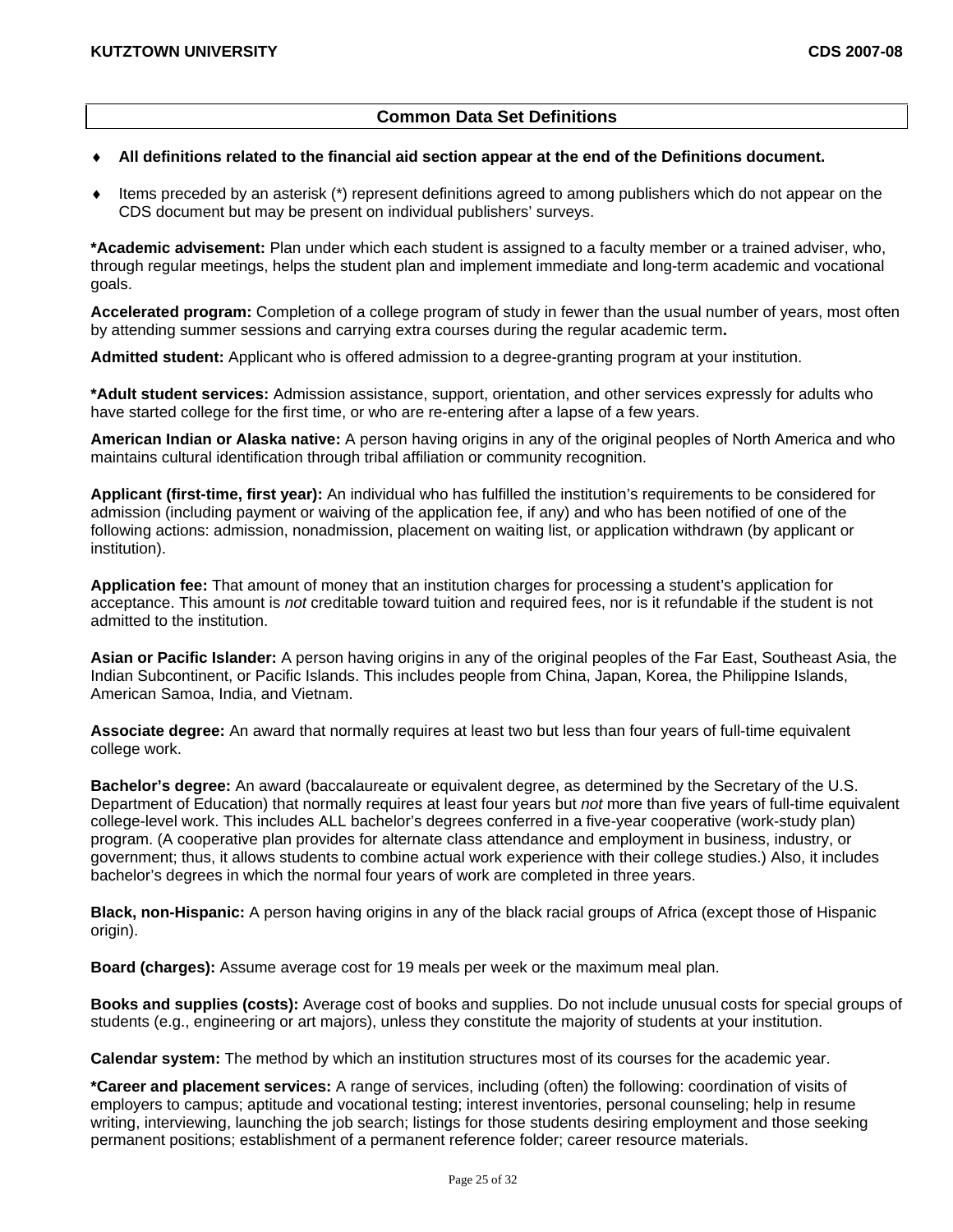**Carnegie units:** One year of study or the equivalent in a secondary school subject.

### **Certificate:** See **Postsecondary award, certificate, or diploma.**

**Class rank:** The relative numerical position of a student in his or her graduating class, calculated by the high school on the basis of grade-point average, whether weighted or unweighted.

**College-preparatory program:** Courses in academic subjects (English, history and social studies, foreign languages, mathematics, science, and the arts) that stress preparation for college or university study.

**Common Application:** The standard application form distributed by the National Association of Secondary School Principals for a large number of private colleges who are members of the Common Application Group.

**\*Community service program:** Referral center for students wishing to perform volunteer work in the community or participate in volunteer activities coordinated by academic departments.

**Commuter:** A student who lives off campus in housing that is not owned by, operated by, or affiliated with the college. This category includes students who commute from home and students who have moved to the area to attend college.

**Contact hour:** A unit of measure that represents an hour of scheduled instruction given to students. Also referred to as clock hour.

**Continuous basis (for program enrollment):** A calendar system classification that is used by institutions that enroll students at any time during the academic year. For example, a cosmetology school or a word processing school might allow students to enroll and begin studies at various times, with no requirement that classes begin on a certain date.

**Cooperative housing:** College-owned, -operated, or -affiliated housing in which students share room and board expenses and participate in household chores to reduce living expenses.

**Cooperative (work-study plan) program:** A program that provides for alternate class attendance and employment in business, industry, or government.

**\*Counseling service:** Activities designed to assist students in making plans and decisions related to their education, career, or personal development.

**Credit:** Recognition of attendance or performance in an instructional activity (course or program) that can be applied by a recipient toward the requirements for a degree, diploma, certificate, or other formal award.

**Credit course:** A course that, if successfully completed, can be applied toward the number of courses required for achieving a degree, diploma, certificate, or other formal award.

**Credit hour:** A unit of measure representing an hour (50 minutes) of instruction over a 15-week period in a semester or trimester system or a 10-week period in a quarter system. It is applied toward the total number of hours needed for completing the requirements of a degree, diploma, certificate, or other formal award.

**Cross-registration:** A system whereby students enrolled at one institution may take courses at another institution without having to apply to the second institution.

**Deferred admission:** The practice of permitting admitted students to postpone enrollment, usually for a period of one academic term or one year.

**Degree:** An award conferred by a college, university, or other postsecondary education institution as official recognition for the successful completion of a program of studies.

**Degree-seeking students:** Students enrolled in courses for credit who are recognized by the institution as seeking a degree or formal award. At the undergraduate level, this is intended to include students enrolled in vocational or occupational programs.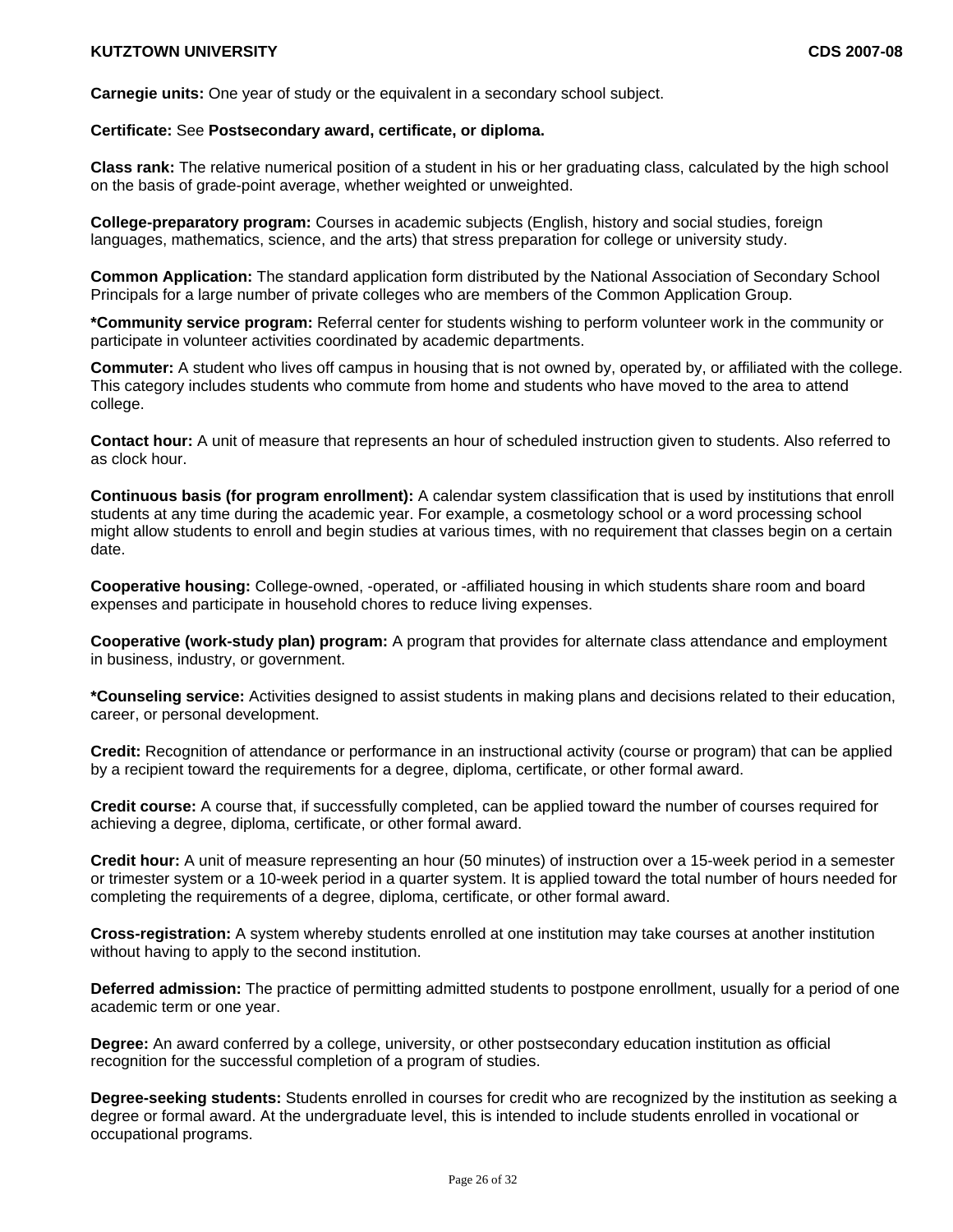**Differs by program (calendar system):** A calendar system classification that is used by institutions that have occupational/vocational programs of varying length. These schools may enroll students at specific times depending on the program desired. For example, a school might offer a two-month program in January, March, May, September, and November; and a three-month program in January, April, and October.

## **Diploma:** See **Postsecondary award, certificate, or diploma.**

**Distance learning:** An option for earning course credit at off-campus locations via cable television, internet, satellite classes, videotapes, correspondence courses, or other means.

**Doctoral degree:** The highest award a student can earn for graduate study. The doctoral degree classification includes such degrees as Doctor of Education, Doctor of Juridical Science, Doctor of Public Health, and the Doctor of Philosophy degree in any field such as agronomy, food technology, education, engineering, public administration, ophthalmology, or radiology. For the Doctor of Public Health degree, the prior degree is generally earned in the closely related field of medicine or in sanitary engineering.

**Double major:** Program in which students may complete two undergraduate programs of study simultaneously.

**Dual enrollment:** A program through which high school students may enroll in college courses while still enrolled in high school. Students are not required to apply for admission to the college in order to participate.

**Early action plan:** An admission plan that allows students to apply and be notified of an admission decision well in advance of the regular notification dates. If admitted, the candidate is not committed to enroll; the student may reply to the offer under the college's regular reply policy.

**Early admission:** A policy under which students who have not completed high school are admitted and enroll full time in college, usually after completion of their junior year.

**Early decision plan:** A plan that permits students to apply and be notified of an admission decision (and financial aid offer if applicable) well in advance of the regular notification date. Applicants agree to accept an offer of admission and, if admitted, to withdraw their applications from other colleges. There are three possible decisions for early decision applicants: admitted, denied, or not admitted but forwarded for consideration with the regular applicant pool, without prejudice.

**English as a Second Language (ESL):** A course of study designed specifically for students whose native language is not English.

**Exchange student program-domestic:** Any arrangement between a student and a college that permits study for a semester or more at another college **in the United States** without extending the amount of time required for a degree. **See also Study abroad**.

**External degree program:** A program of study in which students earn credits toward a degree through independent study, college courses, proficiency examinations, and personal experience. External degree programs require minimal or no classroom attendance.

**Extracurricular activities (as admission factor):** Special consideration in the admissions process given for participation in both school and nonschool-related activities of interest to the college, such as clubs, hobbies, student government, athletics, performing arts, etc.

**First professional certificate (postdegree):** An award that requires completion of an organized program of study designed for persons who have completed the first professional degree. Examples could be refresher courses or additional units of study in a specialty or subspecialty.

**First professional degree:** An award in one of the following fields: Chiropractic (DC, DCM), dentistry (DDS, DMD), medicine (MD), optometry (OD), osteopathic medicine (DO), rabbinical and Talmudic studies (MHL, Rav), Pharmacy (BPharm, PharmD), podiatry (PodD, DP, DPM), veterinary medicine (DVM), law (LLB, JD), divinity/ministry (BD, MDiv).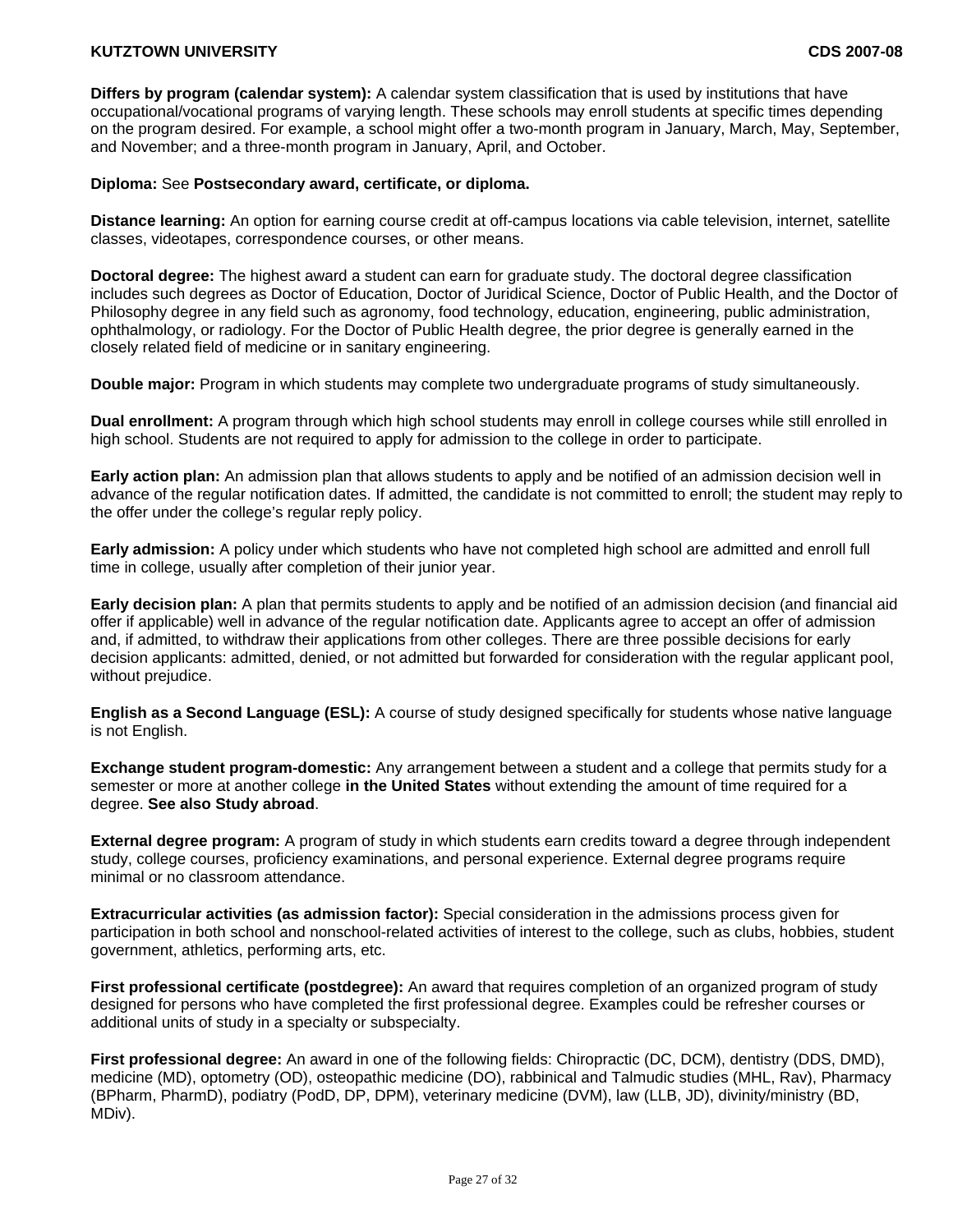**First-time student:** A student attending any institution for the first time at the level enrolled. Includes students enrolled in the fall term who attended a postsecondary institution for the first time at the same level in the prior summer term. Also includes students who entered with advanced standing (college credit earned before graduation from high school).

**First-time, first-year (freshman) student:** A student attending any institution for the first time at the undergraduate level. Includes students enrolled in the fall term who attended college for the first time in the prior summer term. Also includes students who entered with advanced standing (college credits earned before graduation from high school).

**First-year student:** A student who has completed less than the equivalent of 1 full year of undergraduate work; that is, less than 30 semester hours (in a 120-hour degree program) or less than 900 contact hours.

**Freshman:** A first-year undergraduate student.

**\*Freshman/new student orientation:** Orientation addressing the academic, social, emotional, and intellectual issues involved in beginning college. May be a few hours or a few days in length; at some colleges, there is a fee.

**Full-time student (undergraduate):** A student enrolled for 12 or more semester credits, 12 or more quarter credits, or 24 or more contact hours a week each term.

**Geographical residence (as admission factor):** Special consideration in the admission process given to students from a particular region, state, or country of residence.

**Grade-point average (academic high school GPA):** The sum of grade points a student has earned in secondary school divided by the number of courses taken. The most common system of assigning numbers to grades counts four points for an A, three points for a B, two points for a C, one point for a D, and no points for an E or F. Unweighted GPA's assign the same weight to each course. Weighting gives students additional points for their grades in advanced or honors courses.

**Graduate student:** A student who holds a bachelor's or first professional degree, or equivalent, and is taking courses at the post-baccalaureate level.

**\*Health services:** Free or low cost on-campus primary and preventive health care available to students.

**High school diploma or recognized equivalent:** A document certifying the successful completion of a prescribed secondary school program of studies, or the attainment of satisfactory scores on the Tests of General Educational Development (GED), or another state-specified examination.

**Hispanic:** A person of Mexican, Puerto Rican, Cuban, Central or South American, or other Spanish culture or origin, regardless of race.

**Honors program:** Any special program for very able students offering the opportunity for educational enrichment, independent study, acceleration, or some combination of these.

**Independent study:** Academic work chosen or designed by the student with the approval of the department concerned, under an instructor's supervision, and usually undertaken outside of the regular classroom structure.

**In-state tuition:** The tuition charged by institutions to those students who meet the state's or institution's residency requirements.

# **International student:** See **Nonresident alien.**

**Internship:** Any short-term, supervised work experience usually related to a student's major field, for which the student earns academic credit. The work can be full- or part-time, on- or off-campus, paid or unpaid.

**\*Learning center:** Center offering assistance through tutors, workshops, computer programs, or audiovisual equipment in reading, writing, math, and skills such as taking notes, managing time, taking tests.

**\*Legal services:** Free or low cost legal advice for a range of issues (personal and other).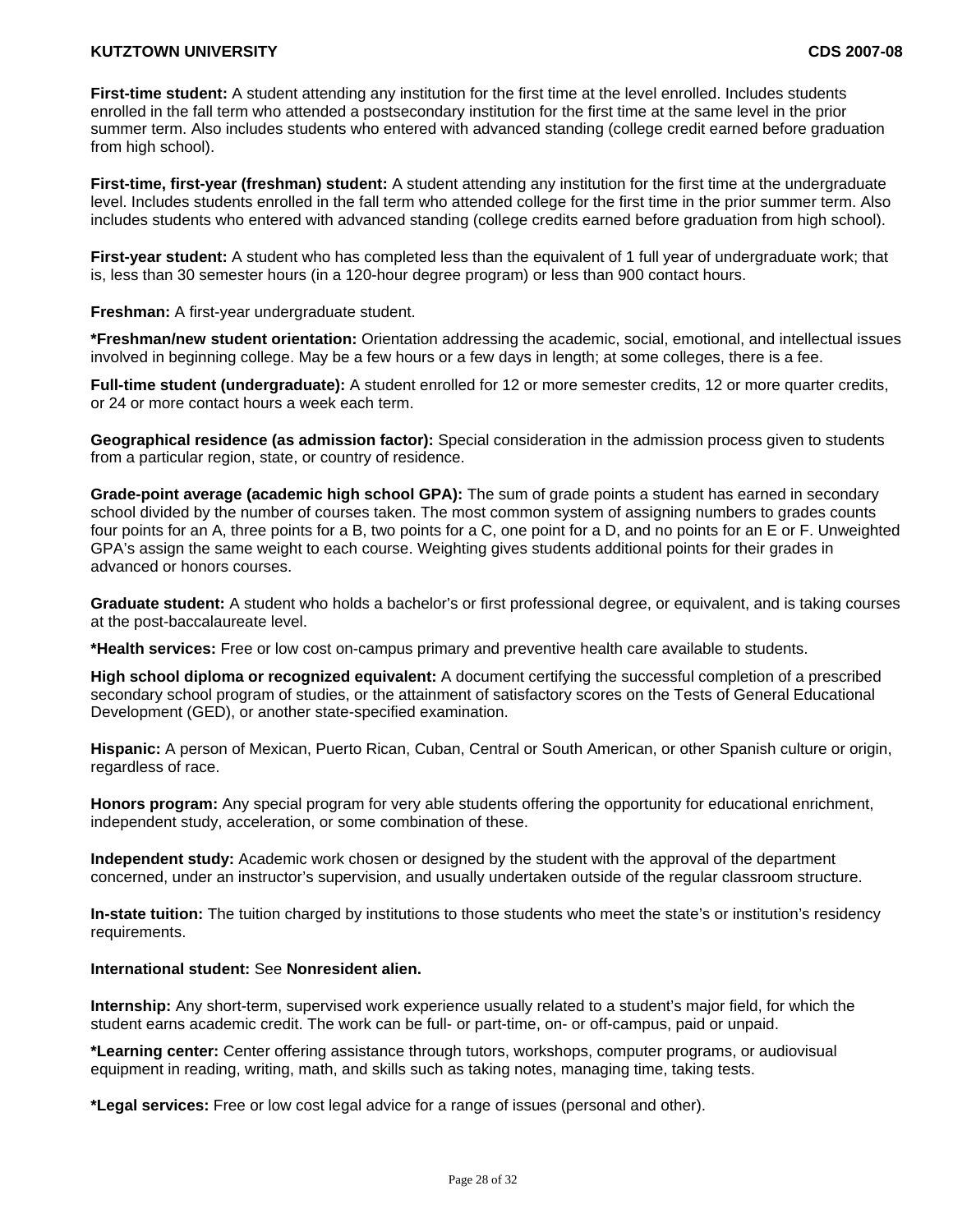**Liberal arts/career combination:** Program in which a student earns undergraduate degrees in two separate fields, one in a liberal arts major and the other in a professional or specialized major, whether on campus or through cross-registration.

**Master's degree:** An award that requires the successful completion of a program of study of at least the full-time equivalent of one but not more than two academic years of work beyond the bachelor's degree.

**Minority affiliation (as admission factor):** Special consideration in the admission process for members of designated racial/ethnic minority groups.

**\*Minority student center:** Center with programs, activities, and/or services intended to enhance the college experience of students of color.

**Nonresident alien:** A person who is not a citizen or national of the United States and who is in this country on a visa or temporary basis and does not have the right to remain indefinitely.

**\*On-campus day care:** Licensed day care for students' children (usually age 3 and up); usually for a fee.

**Open admission:** Admission policy under which virtually all secondary school graduates or students with GED equivalency diplomas are admitted without regard to academic record, test scores, or other qualifications.

**Other expenses (costs):** Include average costs for clothing, laundry, entertainment, medical (if not a required fee), and furnishings.

**Out-of-state tuition:** The tuition charged by institutions to those students who do not meet the institution's or state's residency requirements.

**Part-time student (undergraduate):** A student enrolled for fewer than 12 credits per semester or quarter, or fewer than 24 contact hours a week each term.

**\*Personal counseling**: One-on-one or group counseling with trained professionals for students who want to explore personal, educational, or vocational issues.

**Post-baccalaureate certificate:** An award that requires completion of an organized program of study requiring 18 credit hours beyond the bachelor's; designed for persons who have completed a baccalaureate degree but do not meet the requirements of academic degrees carrying the title of master.

**Post-master's certificate:** An award that requires completion of an organized program of study of 24 credit hours beyond the master's degree but does not meet the requirements of academic degrees at the doctoral level.

**Postsecondary award, certificate, or diploma:** Includes the following three IPEDS definitions for postsecondary awards, certificates, and diplomas of varying durations and credit/contact hour requirements—

*Less Than 1 Academic Year:* Requires completion of an organized program of study at the postsecondary level (below the baccalaureate degree) in less than 1 academic year (2 semesters or 3 quarters) or in less than 900 contact hours by a student enrolled full-time.

*At Least 1 But Less Than 2 Academic Years:* Requires completion of an organized program of study at the postsecondary level (below the baccalaureate degree) in at least 1 but less than 2 full-time equivalent academic years, or designed for completion in at least 30 but less than 60 credit hours, or in at least 900 but less than 1,800 contact hours.

*At Least 2 But Less Than 4 Academic Years:* Requires completion of an organized program of study at the postsecondary level (below the baccalaureate degree) in at least 2 but less than 4 full-time equivalent academic years, or designed for completion in at least 60 but less than 120 credit hours, or in at least 1,800 but less than 3,600 contact hours.

**Private institution:** An educational institution controlled by a private individual(s) or by a nongovernmental agency, usually supported primarily by other than public funds, and operated by other than publicly elected or appointed officials.

**Private for-profit institution:** A private institution in which the individual(s) or agency in control receives compensation, other than wages, rent, or other expenses for the assumption of risk.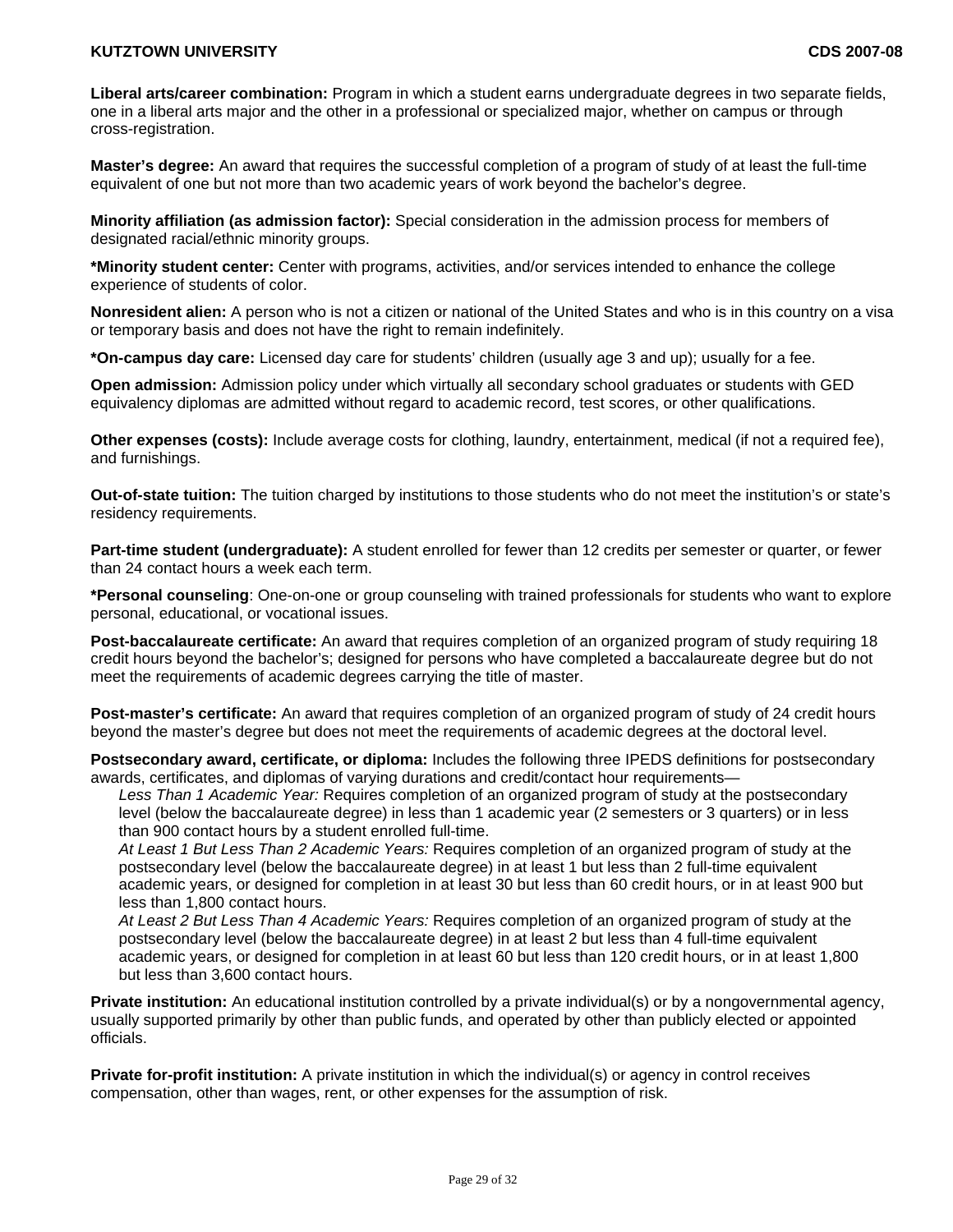**Private nonprofit institution:** A private institution in which the individual(s) or agency in control receives no compensation, other than wages, rent, or other expenses for the assumption of risk. These include both independent nonprofit schools and those affiliated with a religious organization.

#### **Proprietary institution:** See **Private for-profit institution.**

**Public institution:** An educational institution whose programs and activities are operated by publicly elected or appointed school officials, and which is supported primarily by public funds.

**Quarter calendar system:** A calendar system in which the academic year consists of three sessions called quarters of about 12 weeks each. The range may be from 10 to 15 weeks. There may be an additional quarter in the summer.

**Race/ethnicity:** Category used to describe groups to which individuals belong, identify with, or belong in the eyes of the community. The categories do not denote scientific definitions of anthropological origins. A person may be counted in only one group.

**Race/ethnicity unknown:** Category used to classify students or employees whose race/ethnicity is not known and whom institutions are unable to place in one of the specified racial/ethnic categories.

**Religious affiliation/commitment (as admission factor):** Special consideration given in the admission process for affiliation with a certain church or faith/religion, commitment to a religious vocation, or observance of certain religious tenets/lifestyle.

**\*Religious counseling:** One-on-one or group counseling with trained professionals for students who want to explore religious problems or issues.

**\*Remedial services:** Instructional courses designed for students deficient in the general competencies necessary for a regular postsecondary curriculum and educational setting.

**Required fees:** Fixed sum charged to students for items not covered by tuition and required of such a large proportion of all students that the student who does NOT pay is the exception. Do not include application fees or optional fees such as lab fees or parking fees.

**Resident alien or other eligible non-citizen:** A person who is not a citizen or national of the United States and who has been admitted as a legal immigrant for the purpose of obtaining permanent resident alien status (and who holds either an alien registration card [Form I-551 or I-151], a Temporary Resident Card [Form I-688], or an Arrival-Departure Record [Form I-94] with a notation that conveys legal immigrant status, such as Section 207 Refugee, Section 208 Asylee, Conditional Entrant Parolee or Cuban-Haitian).

**Room and board (charges)—on campus:** Assume double occupancy in institutional housing and 19 meals per week (or maximum meal plan).

**Secondary school record (as admission factor):** Information maintained by the secondary school that may include such things as the student's high school transcript, class rank, GPA, and teacher and counselor recommendations.

**Semester calendar system:** A calendar system that consists of two semesters during the academic year with about 16 weeks for each semester of instruction. There may be an additional summer session.

**Student-designed major:** A program of study based on individual interests, designed with the assistance of an adviser.

**Study abroad:** Any arrangement by which a student completes part of the college program studying in another country. Can be at a campus abroad or through a cooperative agreement with some other U.S. college or an institution of another country.

**\*Summer session:** A summer session is shorter than a regular semester and not considered part of the academic year. It is not the third term of an institution operating on a trimester system or the fourth term of an institution operating on a quarter calendar system. The institution may have 2 or more sessions occurring in the summer months. Some schools, such as vocational and beauty schools, have year-round classes with no separate summer session.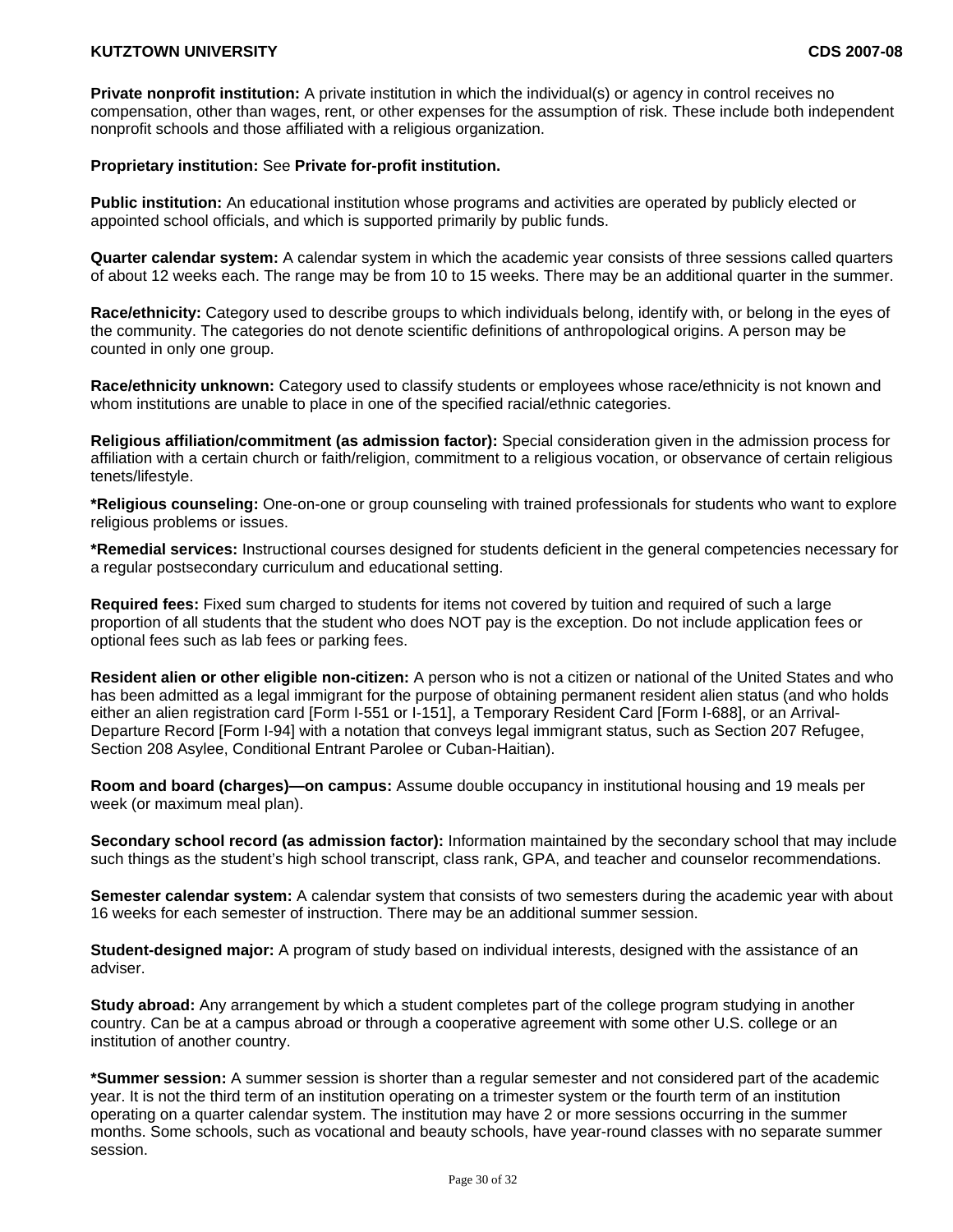**Talent/ability (as admission factor):** Special consideration given to students with demonstrated talent/abilities in areas of interest to the institution (e.g., sports, the arts, languages, etc.).

**Teacher certification program:** Program designed to prepare students to meet the requirements for certification as teachers in elementary, middle/junior high, and secondary schools.

**Transfer applicant:** An individual who has fulfilled the institution's requirements to be considered for admission (including payment or waiving of the application fee, if any) and who has previously attended another college or university and earned college-level credit.

**Transfer student:** A student entering the institution for the first time but known to have previously attended a postsecondary institution at the same level (e.g., undergraduate). The student may transfer with or without credit.

**Transportation (costs):** Assume two round trips to student's hometown per year for students in institutional housing or daily travel to and from your institution for commuter students.

**Trimester calendar system:** An academic year consisting of 3 terms of about 15 weeks each.

**Tuition:** Amount of money charged to students for instructional services. Tuition may be charged per term, per course, or per credit.

**\*Tutoring:** May range from one-on-one tutoring in specific subjects to tutoring in an area such as math, reading, or writing. Most tutors are college students; at some colleges, they are specially trained and certified.

**Unit:** a standard of measurement representing hours of academic instruction (e.g., semester credit, quarter credit, contact hour).

**Undergraduate:** A student enrolled in a four- or five-year bachelor's degree program, an associate degree program, or a vocational or technical program below the baccalaureate.

**\*Veteran's counseling:** Helps veterans and their dependents obtain benefits for their selected program and provides certifications to the Veteran's Administration. May also provide personal counseling on the transition from the military to a civilian life.

**\*Visually impaired:** Any person whose sight loss is not correctable and is sufficiently severe as to adversely affect educational performance.

**Volunteer work (as admission factor):** Special consideration given to students for activity done on a volunteer basis (e.g., tutoring, hospital care, working with the elderly or disabled) as a service to the community or the public in general.

**Wait list:** List of students who meet the admission requirements but will only be offered a place in the class if space becomes available.

**Weekend college:** A program that allows students to take a complete course of study and attend classes only on weekends.

**White, non-Hispanic:** A person having origins in any of the original peoples of Europe, North Africa, or the Middle East (except those of Hispanic origin).

**\*Women's center:** Center with programs, academic activities, and/or services intended to promote an understanding of the evolving roles of women.

**Work experience (as admission factor):** Special consideration given to students who have been employed prior to application, whether for relevance to major, demonstration of employment-related skills, or as explanation of student's academic and extracurricular record.